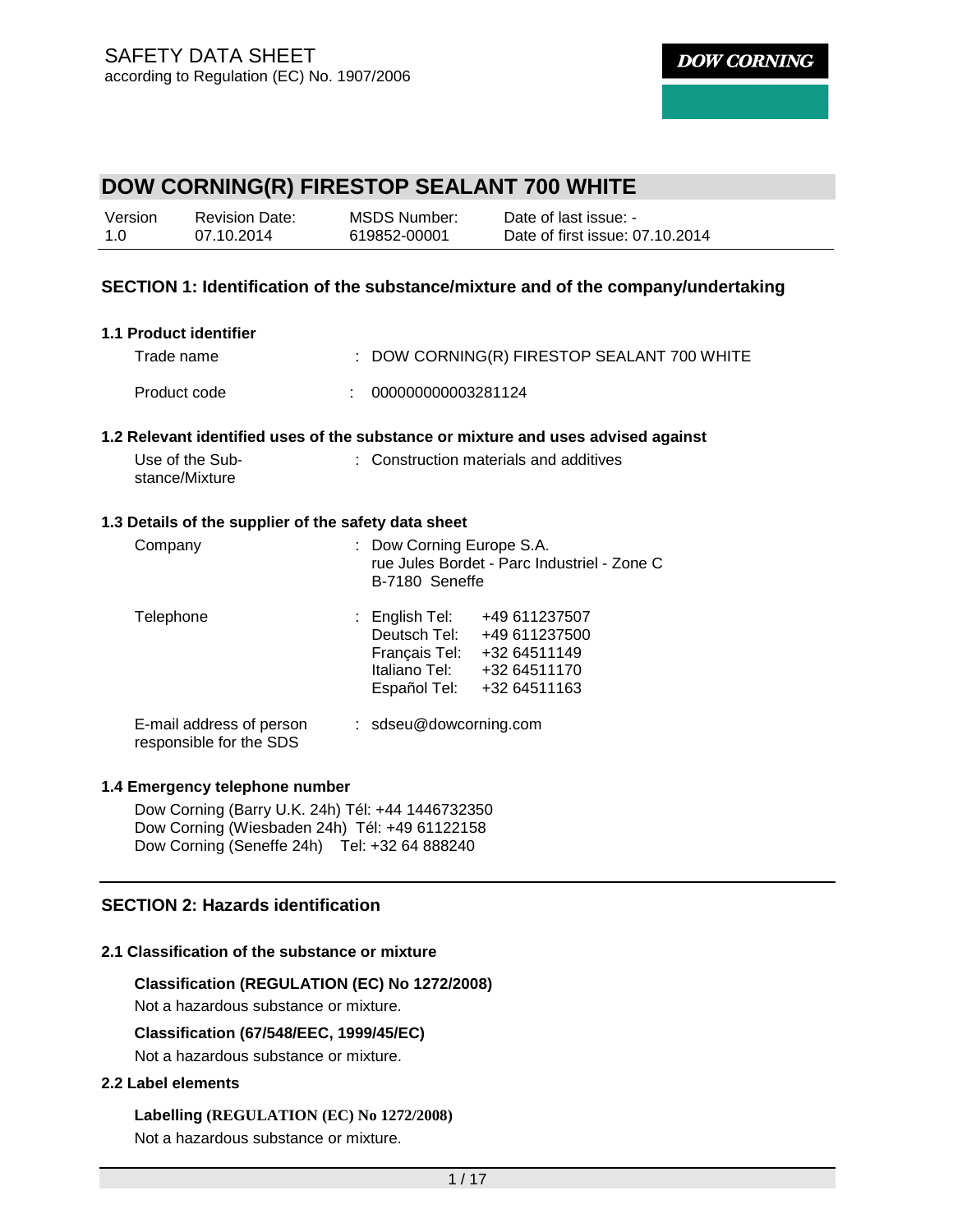#### **DOW CORNING(R) FIRESTOP SEALANT 700 WHITE**  Version 1.0 Revision Date: 07.10.2014 MSDS Number: 619852-00001 Date of last issue: - Date of first issue: 07.10.2014 Precautionary statements : **Prevention:**  P271 Use only outdoors or in a well-ventilated area. **Additional Labelling:** EUH210 Safety data sheet available on request. EUH208 Contains Methyltrimethoxysilane. May produce an allergic reaction. **2.3 Other hazards** None known.

#### **SECTION 3: Composition/information on ingredients**

| <b>3.2 Mixtures</b>         |                            |
|-----------------------------|----------------------------|
| Chemical nature             | : Silicone elastomer       |
|                             |                            |
| <b>Hazardous components</b> |                            |
| Remarks                     | : No hazardous ingredients |

### **SECTION 4: First aid measures**

#### **4.1 Description of first aid measures**

| Protection of first-aiders | : No special precautions are necessary for first aid responders.                                                          |
|----------------------------|---------------------------------------------------------------------------------------------------------------------------|
| If inhaled                 | : If inhaled, remove to fresh air.<br>Get medical attention if symptoms occur.                                            |
| In case of skin contact    | : Wash with water and soap as a precaution.<br>Get medical attention if symptoms occur.                                   |
| In case of eye contact     | : Flush eyes with water as a precaution.<br>Get medical attention if irritation develops and persists.                    |
| If swallowed               | : If swallowed, DO NOT induce vomiting.<br>Get medical attention if symptoms occur.<br>Rinse mouth thoroughly with water. |

#### **4.2 Most important symptoms and effects, both acute and delayed**

- Risks : May produce an allergic reaction.
- **4.3 Indication of any immediate medical attention and special treatment needed** 
	-
	- Treatment : Treat symptomatically and supportively.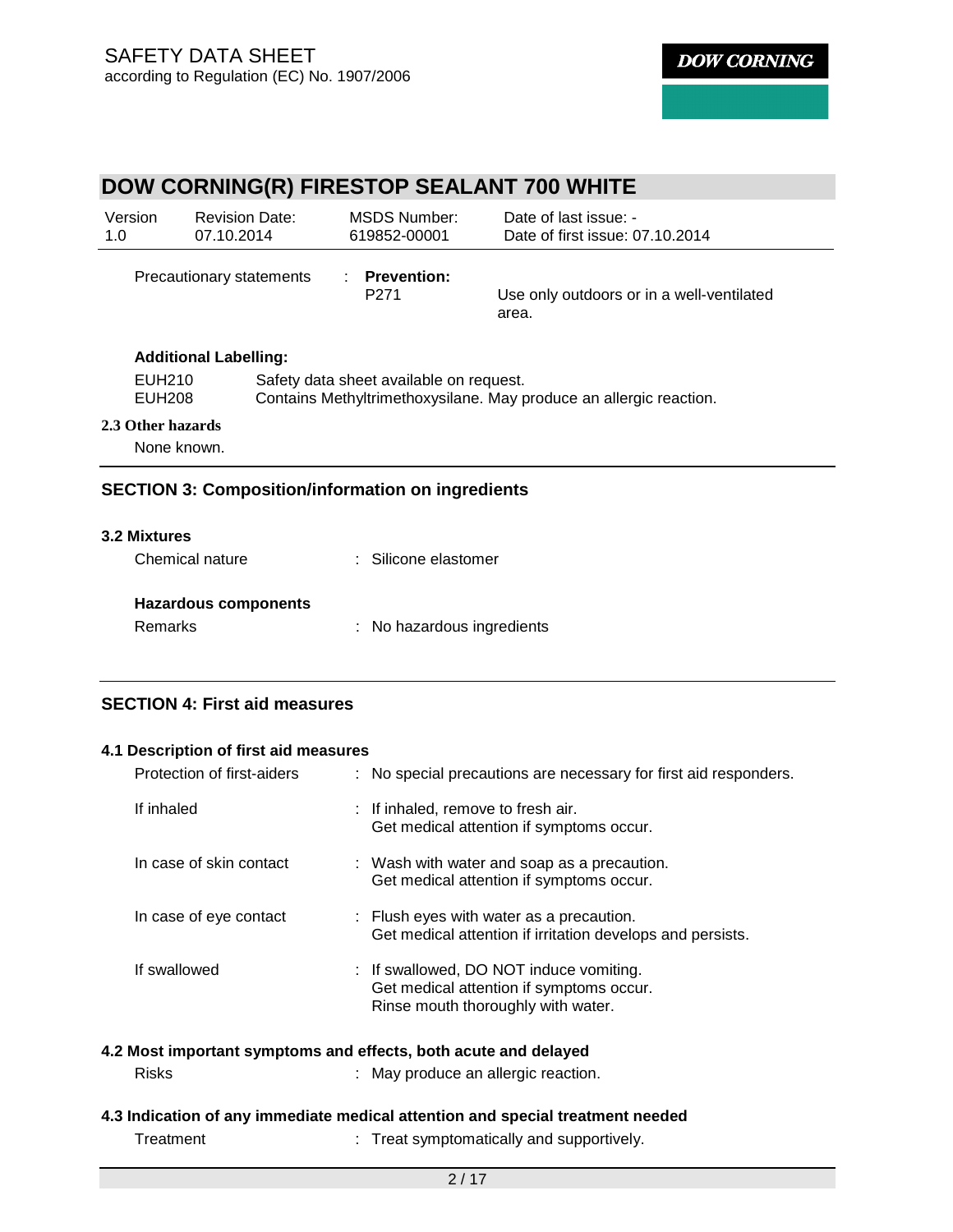# **DOW CORNING(R) FIRESTOP SEALANT 700 WHITE**

| Version | <b>Revision Date:</b> | MSDS Number: | Date of last issue: -           |
|---------|-----------------------|--------------|---------------------------------|
| 1.0     | 07.10.2014            | 619852-00001 | Date of first issue: 07.10.2014 |

#### **SECTION 5: Firefighting measures**

| 5.1 Extinguishing media                                   |    |                                                                                                                                                                                                                                                         |
|-----------------------------------------------------------|----|---------------------------------------------------------------------------------------------------------------------------------------------------------------------------------------------------------------------------------------------------------|
| Suitable extinguishing media                              |    | : Water spray<br>Alcohol-resistant foam<br>Dry chemical<br>Carbon dioxide (CO2)                                                                                                                                                                         |
| Unsuitable extinguishing<br>media                         |    | : None known.                                                                                                                                                                                                                                           |
| 5.2 Special hazards arising from the substance or mixture |    |                                                                                                                                                                                                                                                         |
| fighting                                                  |    | Specific hazards during fire- : Exposure to combustion products may be a hazard to health.                                                                                                                                                              |
| Hazardous combustion prod-<br>ucts                        |    | Carbon oxides<br>Metal oxides<br>Formaldehyde<br>Silicon oxides<br>Chlorine compounds<br>Nitrogen oxides (NOx)                                                                                                                                          |
| 5.3 Advice for firefighters                               |    |                                                                                                                                                                                                                                                         |
| Special protective equipment<br>for firefighters          |    | : Wear self-contained breathing apparatus for firefighting if nec-<br>essary. Use personal protective equipment.                                                                                                                                        |
| Specific extinguishing meth-<br>ods                       | ÷. | Use extinguishing measures that are appropriate to local cir-<br>cumstances and the surrounding environment.<br>Use water spray to cool unopened containers.<br>Remove undamaged containers from fire area if it is safe to do<br>SO.<br>Evacuate area. |

### **SECTION 6: Accidental release measures**

#### **6.1 Personal precautions, protective equipment and emergency procedures**

| Personal precautions          | : Follow safe handling advice and personal protective equip-<br>ment recommendations.                                                                        |
|-------------------------------|--------------------------------------------------------------------------------------------------------------------------------------------------------------|
| 6.2 Environmental precautions |                                                                                                                                                              |
| Environmental precautions     | : Discharge into the environment must be avoided.<br>Prevent further leakage or spillage if safe to do so.<br>Retain and dispose of contaminated wash water. |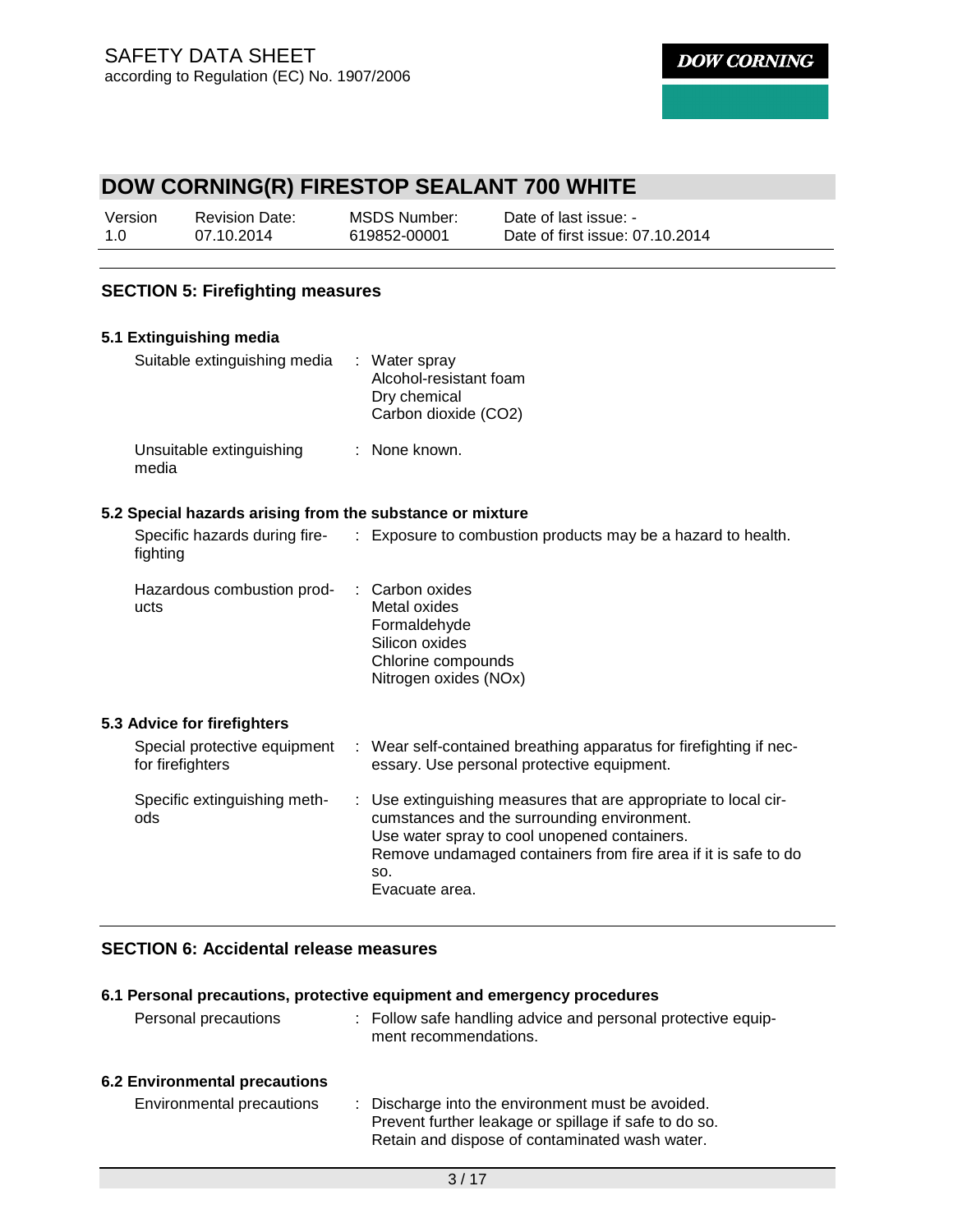# **DOW CORNING(R) FIRESTOP SEALANT 700 WHITE**

| Version | <b>Revision Date:</b> | MSDS Number: | Date of last issue: -           |
|---------|-----------------------|--------------|---------------------------------|
| 1.0     | 07.10.2014            | 619852-00001 | Date of first issue: 07.10.2014 |

Local authorities should be advised if significant spillages cannot be contained.

#### **6.3 Methods and material for containment and cleaning up**

| Methods for cleaning up | : Soak up with inert absorbent material.                       |
|-------------------------|----------------------------------------------------------------|
|                         | For large spills, provide dyking or other appropriate contain- |
|                         | ment to keep material from spreading. If dyked material can    |
|                         | be pumped, store recovered material in appropriate container.  |
|                         | Clean up remaining materials from spill with suitable absor-   |
|                         | bent.                                                          |
|                         | Local or national regulations may apply to releases and dis-   |
|                         | posal of this material, as well as those materials and items   |
|                         | employed in the cleanup of releases. You will need to deter-   |
|                         | mine which regulations are applicable.                         |
|                         | Sections 13 and 15 of this SDS provide information regarding   |
|                         | certain local or national requirements.                        |

#### **6.4 Reference to other sections**

See sections: 7, 8, 11, 12 and 13.

### **SECTION 7: Handling and storage**

| 7.1 Precautions for safe handling                                |                                                                                                                                                                                                                 |
|------------------------------------------------------------------|-----------------------------------------------------------------------------------------------------------------------------------------------------------------------------------------------------------------|
| Technical measures                                               | : See Engineering measures under EXPOSURE<br>CONTROLS/PERSONAL PROTECTION section.                                                                                                                              |
| Local/Total ventilation                                          | : Use only with adequate ventilation.                                                                                                                                                                           |
| Advice on safe handling                                          | : Avoid prolonged or repeated contact with skin.<br>Handle in accordance with good industrial hygiene and safety<br>practice.<br>Take care to prevent spills, waste and minimize release to the<br>environment. |
| Hygiene measures                                                 | : Ensure that eye flushing systems and safety showers are<br>located close to the working place. When using do not eat,<br>drink or smoke. Wash contaminated clothing before re-use.                            |
| 7.2 Conditions for safe storage, including any incompatibilities |                                                                                                                                                                                                                 |
| Requirements for storage<br>areas and containers                 | : Keep in properly labelled containers. Store in accordance with<br>the particular national regulations.                                                                                                        |
| Advice on common storage                                         | : Do not store with the following product types:<br>Strong oxidizing agents                                                                                                                                     |

**7.3 Specific end use(s)**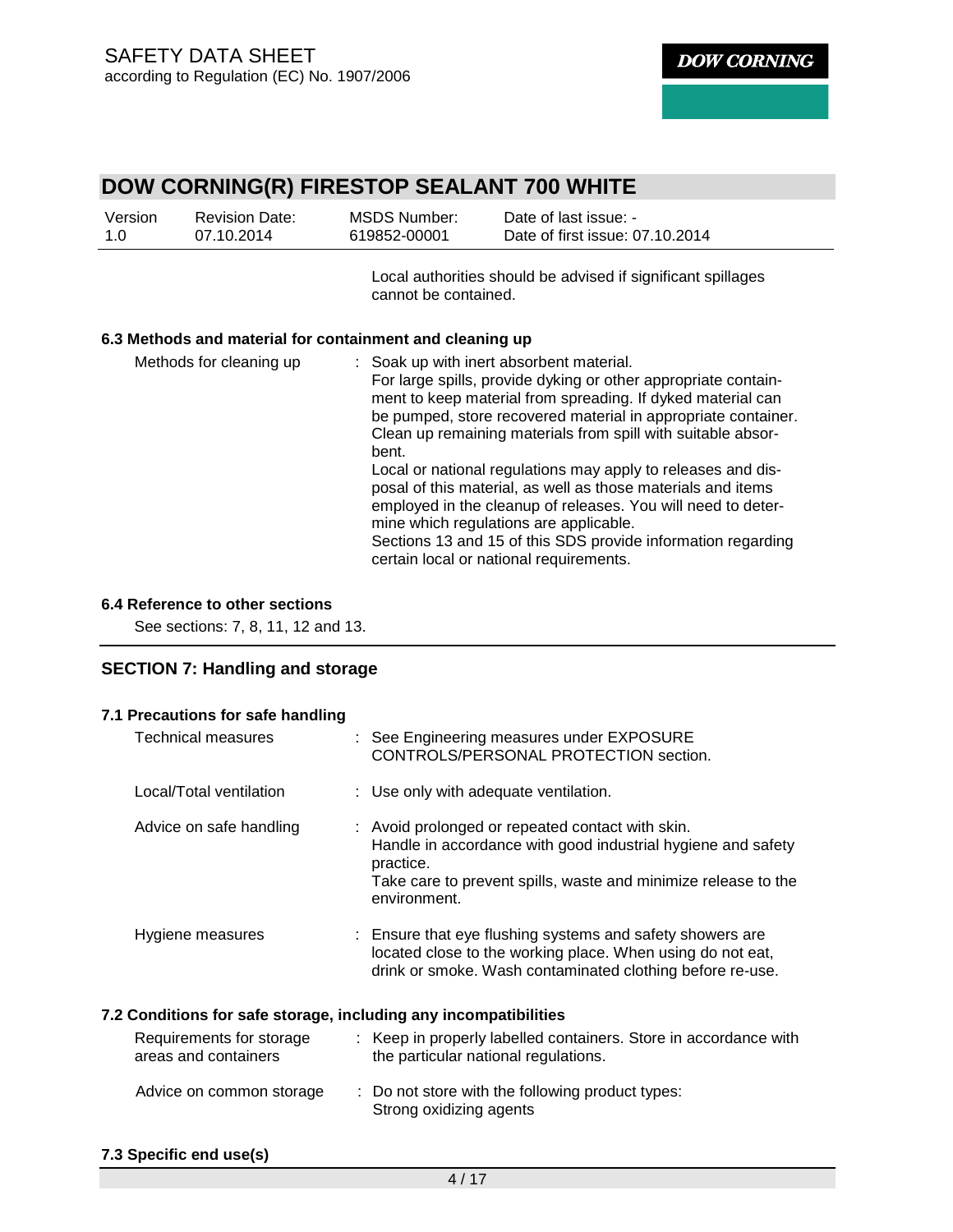# **DOW CORNING(R) FIRESTOP SEALANT 700 WHITE**

| Version         | <b>Revision Date:</b> | MSDS Number:             | Date of last issue: -                                                                                                       |
|-----------------|-----------------------|--------------------------|-----------------------------------------------------------------------------------------------------------------------------|
| 1.0             | 07.10.2014            | 619852-00001             | Date of first issue: 07.10.2014                                                                                             |
| Specific use(s) |                       | quire added precautions. | : These precautions are for room temperature handling. Use at<br>elevated temperature or aerosol/spray applications may re- |

### **SECTION 8: Exposure controls/personal protection**

#### **8.1 Control parameters**

#### **Occupational Exposure Limits**

| Components                                        | CAS-No. | Value type (Form<br>of exposure)                                                                                                                                                                                                                                                                                                                                                                                                                                                                                                                                                                                                                                                                                                                                                                                                                                                                                                                                                                                                                                                                                                                                                                                                                                                                                                                                                                                                                                                                                                                                                                                                                                                                                                                                                                      | Control parameters                                                                                                                                                                                                                                                                                                                                                                                                                                                                                                                                                                                                                                                                                                     | <b>Basis</b> |  |
|---------------------------------------------------|---------|-------------------------------------------------------------------------------------------------------------------------------------------------------------------------------------------------------------------------------------------------------------------------------------------------------------------------------------------------------------------------------------------------------------------------------------------------------------------------------------------------------------------------------------------------------------------------------------------------------------------------------------------------------------------------------------------------------------------------------------------------------------------------------------------------------------------------------------------------------------------------------------------------------------------------------------------------------------------------------------------------------------------------------------------------------------------------------------------------------------------------------------------------------------------------------------------------------------------------------------------------------------------------------------------------------------------------------------------------------------------------------------------------------------------------------------------------------------------------------------------------------------------------------------------------------------------------------------------------------------------------------------------------------------------------------------------------------------------------------------------------------------------------------------------------------|------------------------------------------------------------------------------------------------------------------------------------------------------------------------------------------------------------------------------------------------------------------------------------------------------------------------------------------------------------------------------------------------------------------------------------------------------------------------------------------------------------------------------------------------------------------------------------------------------------------------------------------------------------------------------------------------------------------------|--------------|--|
| Calcium carbonate<br>treated with stearic<br>acid |         | TWA (inhalable<br>dust)                                                                                                                                                                                                                                                                                                                                                                                                                                                                                                                                                                                                                                                                                                                                                                                                                                                                                                                                                                                                                                                                                                                                                                                                                                                                                                                                                                                                                                                                                                                                                                                                                                                                                                                                                                               | 10 mg/m3                                                                                                                                                                                                                                                                                                                                                                                                                                                                                                                                                                                                                                                                                                               | GB EH40      |  |
| Further information                               |         | For the purposes of these limits, respirable dust and inhalable dust are those<br>fractions of airborne dust which will be collected when sampling is undertaken<br>in accordance with the methods described in MDHS14/3 General methods for<br>sampling and gravimetric analysis of respirable and inhalable dust, The<br>COSHH definition of a substance hazardous to health includes dust of any<br>kind when present at a concentration in air equal to or greater than 10 mg.m-3<br>8-hour TWA of inhalable dust or 4 mg.m-3 8-hour TWA of respirable dust.<br>This means that any dust will be subject to COSHH if people are exposed<br>above these levels. Some dusts have been assigned specific WELs and ex-<br>posure to these must comply with the appropriate limit., Most industrial dusts<br>contain particles of a wide range of sizes. The behaviour, deposition and fate<br>of any particular particle after entry into the human respiratory system and the<br>body response that it elicits, depend on the nature and size of the particle.<br>HSE distinguishes two size fractions for limit-setting purposes termed 'inhal-<br>able' and 'respirable'., Inhalable dust approximates to the fraction of airborne<br>material that enters the nose and mouth during breathing and is therefore<br>available for deposition in the respiratory tract. Respirable dust approximates<br>to the fraction that penetrates to the gas exchange region of the lung. Fuller<br>definitions and explanatory material are given in MDHS14/3., Where dusts<br>contain components that have their own assigned WEL, all the relevant limits<br>should be complied with., Where no specific short-term exposure limit is listed,<br>a figure three times the long-term exposure should be used |                                                                                                                                                                                                                                                                                                                                                                                                                                                                                                                                                                                                                                                                                                                        |              |  |
|                                                   |         | <b>TWA (Respirable</b><br>dust)                                                                                                                                                                                                                                                                                                                                                                                                                                                                                                                                                                                                                                                                                                                                                                                                                                                                                                                                                                                                                                                                                                                                                                                                                                                                                                                                                                                                                                                                                                                                                                                                                                                                                                                                                                       | $4$ mg/m $3$                                                                                                                                                                                                                                                                                                                                                                                                                                                                                                                                                                                                                                                                                                           | GB EH40      |  |
| Further information                               |         |                                                                                                                                                                                                                                                                                                                                                                                                                                                                                                                                                                                                                                                                                                                                                                                                                                                                                                                                                                                                                                                                                                                                                                                                                                                                                                                                                                                                                                                                                                                                                                                                                                                                                                                                                                                                       | For the purposes of these limits, respirable dust and inhalable dust are those<br>fractions of airborne dust which will be collected when sampling is undertaken<br>in accordance with the methods described in MDHS14/3 General methods for<br>sampling and gravimetric analysis of respirable and inhalable dust, The<br>COSHH definition of a substance hazardous to health includes dust of any<br>kind when present at a concentration in air equal to or greater than 10 mg.m-3<br>8-hour TWA of inhalable dust or 4 mg.m-3 8-hour TWA of respirable dust.<br>This means that any dust will be subject to COSHH if people are exposed<br>above these levels. Some dusts have been assigned specific WELs and ex- |              |  |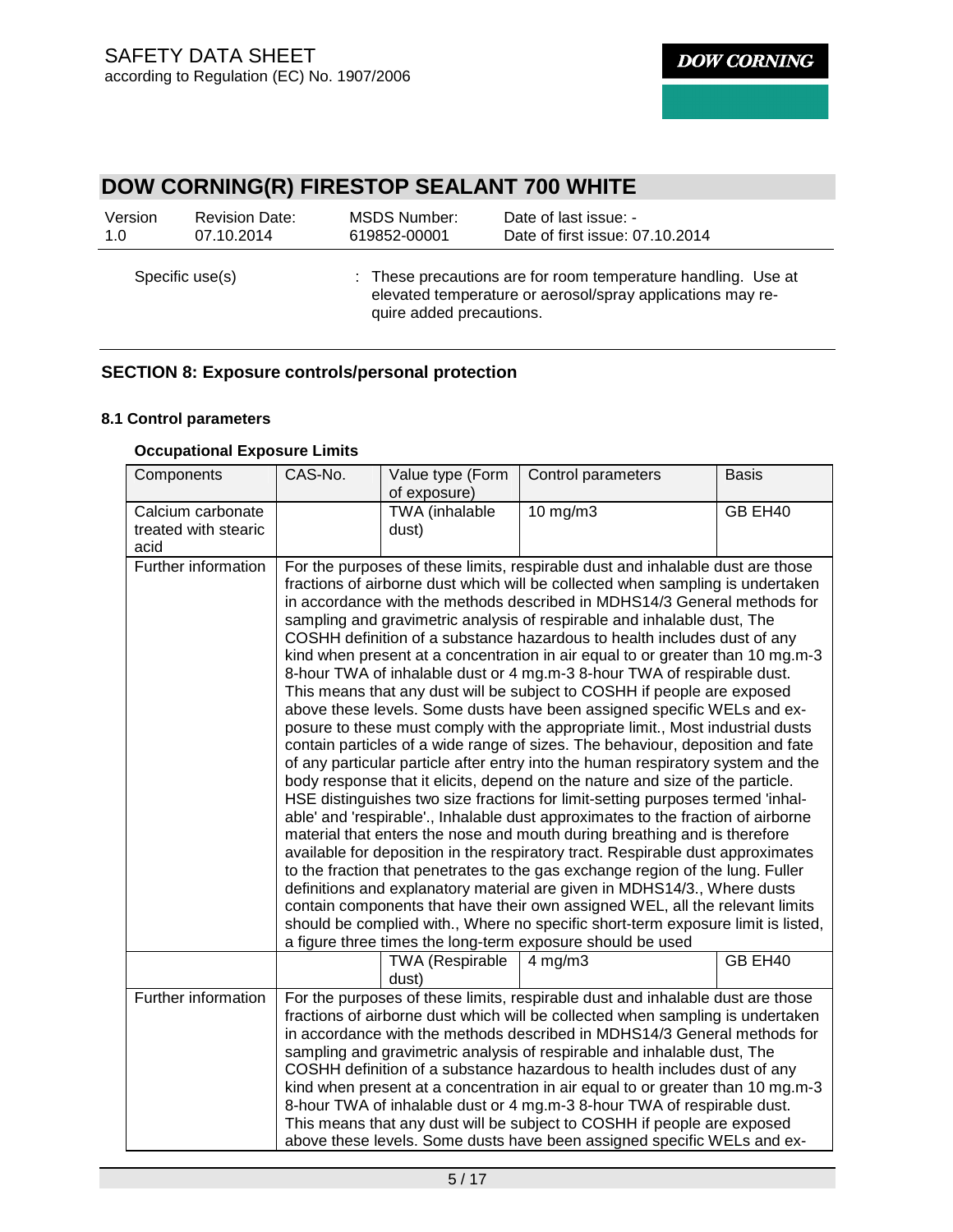| Version<br>1.0 | <b>Revision Date:</b><br>07.10.2014 |                 | <b>MSDS Number:</b><br>619852-00001 |                                  | Date of last issue: -<br>Date of first issue: 07.10.2014                                                                                                                                                                                                                                                                                                                                                                                                                                                                                                                                                          |                                                                                                                                                                                                                                                                                                                                                                                                                                                                                                                                                                                                                                                                                                                                                                                                                                                                                                                                                                                                                                                                                                                                                                                           |
|----------------|-------------------------------------|-----------------|-------------------------------------|----------------------------------|-------------------------------------------------------------------------------------------------------------------------------------------------------------------------------------------------------------------------------------------------------------------------------------------------------------------------------------------------------------------------------------------------------------------------------------------------------------------------------------------------------------------------------------------------------------------------------------------------------------------|-------------------------------------------------------------------------------------------------------------------------------------------------------------------------------------------------------------------------------------------------------------------------------------------------------------------------------------------------------------------------------------------------------------------------------------------------------------------------------------------------------------------------------------------------------------------------------------------------------------------------------------------------------------------------------------------------------------------------------------------------------------------------------------------------------------------------------------------------------------------------------------------------------------------------------------------------------------------------------------------------------------------------------------------------------------------------------------------------------------------------------------------------------------------------------------------|
|                |                                     |                 |                                     |                                  | body response that it elicits, depend on the nature and size of the particle.<br>material that enters the nose and mouth during breathing and is therefore<br>definitions and explanatory material are given in MDHS14/3., Where dusts<br>a figure three times the long-term exposure should be used                                                                                                                                                                                                                                                                                                              | posure to these must comply with the appropriate limit., Most industrial dusts<br>contain particles of a wide range of sizes. The behaviour, deposition and fate<br>of any particular particle after entry into the human respiratory system and the<br>HSE distinguishes two size fractions for limit-setting purposes termed 'inhal-<br>able' and 'respirable'., Inhalable dust approximates to the fraction of airborne<br>available for deposition in the respiratory tract. Respirable dust approximates<br>to the fraction that penetrates to the gas exchange region of the lung. Fuller<br>contain components that have their own assigned WEL, all the relevant limits<br>should be complied with., Where no specific short-term exposure limit is listed,                                                                                                                                                                                                                                                                                                                                                                                                                       |
| silica         | Amorphous fumed                     | 112945-52-<br>5 | TWA (inhalable<br>dust)             | $6$ mg/m $3$<br>(Silica)         |                                                                                                                                                                                                                                                                                                                                                                                                                                                                                                                                                                                                                   | GB EH40                                                                                                                                                                                                                                                                                                                                                                                                                                                                                                                                                                                                                                                                                                                                                                                                                                                                                                                                                                                                                                                                                                                                                                                   |
|                | Further information                 |                 | <b>TWA (Respirable</b><br>dust)     | $2.4 \text{ mg/m}$ 3<br>(Silica) | sampling and gravimetric analysis of respirable and inhalable dust, The<br>COSHH definition of a substance hazardous to health includes dust of any<br>8-hour TWA of inhalable dust or 4 mg.m-3 8-hour TWA of respirable dust.<br>This means that any dust will be subject to COSHH if people are exposed<br>body response that it elicits, depend on the nature and size of the particle.<br>material that enters the nose and mouth during breathing and is therefore<br>definitions and explanatory material are given in MDHS14/3., Where dusts<br>a figure three times the long-term exposure should be used | For the purposes of these limits, respirable dust and inhalable dust are those<br>fractions of airborne dust which will be collected when sampling is undertaken<br>in accordance with the methods described in MDHS14/3 General methods for<br>kind when present at a concentration in air equal to or greater than 10 mg.m-3<br>above these levels. Some dusts have been assigned specific WELs and ex-<br>posure to these must comply with the appropriate limit., Most industrial dusts<br>contain particles of a wide range of sizes. The behaviour, deposition and fate<br>of any particular particle after entry into the human respiratory system and the<br>HSE distinguishes two size fractions for limit-setting purposes termed 'inhal-<br>able' and 'respirable'., Inhalable dust approximates to the fraction of airborne<br>available for deposition in the respiratory tract. Respirable dust approximates<br>to the fraction that penetrates to the gas exchange region of the lung. Fuller<br>contain components that have their own assigned WEL, all the relevant limits<br>should be complied with Where no specific short-term exposure limit is listed.<br>GB EH40 |
|                | Further information                 |                 |                                     |                                  | sampling and gravimetric analysis of respirable and inhalable dust, The<br>COSHH definition of a substance hazardous to health includes dust of any<br>8-hour TWA of inhalable dust or 4 mg.m-3 8-hour TWA of respirable dust.<br>This means that any dust will be subject to COSHH if people are exposed                                                                                                                                                                                                                                                                                                         | For the purposes of these limits, respirable dust and inhalable dust are those<br>fractions of airborne dust which will be collected when sampling is undertaken<br>in accordance with the methods described in MDHS14/3 General methods for<br>kind when present at a concentration in air equal to or greater than 10 mg.m-3<br>above these levels. Some dusts have been assigned specific WELs and ex-<br>posure to these must comply with the appropriate limit., Most industrial dusts                                                                                                                                                                                                                                                                                                                                                                                                                                                                                                                                                                                                                                                                                               |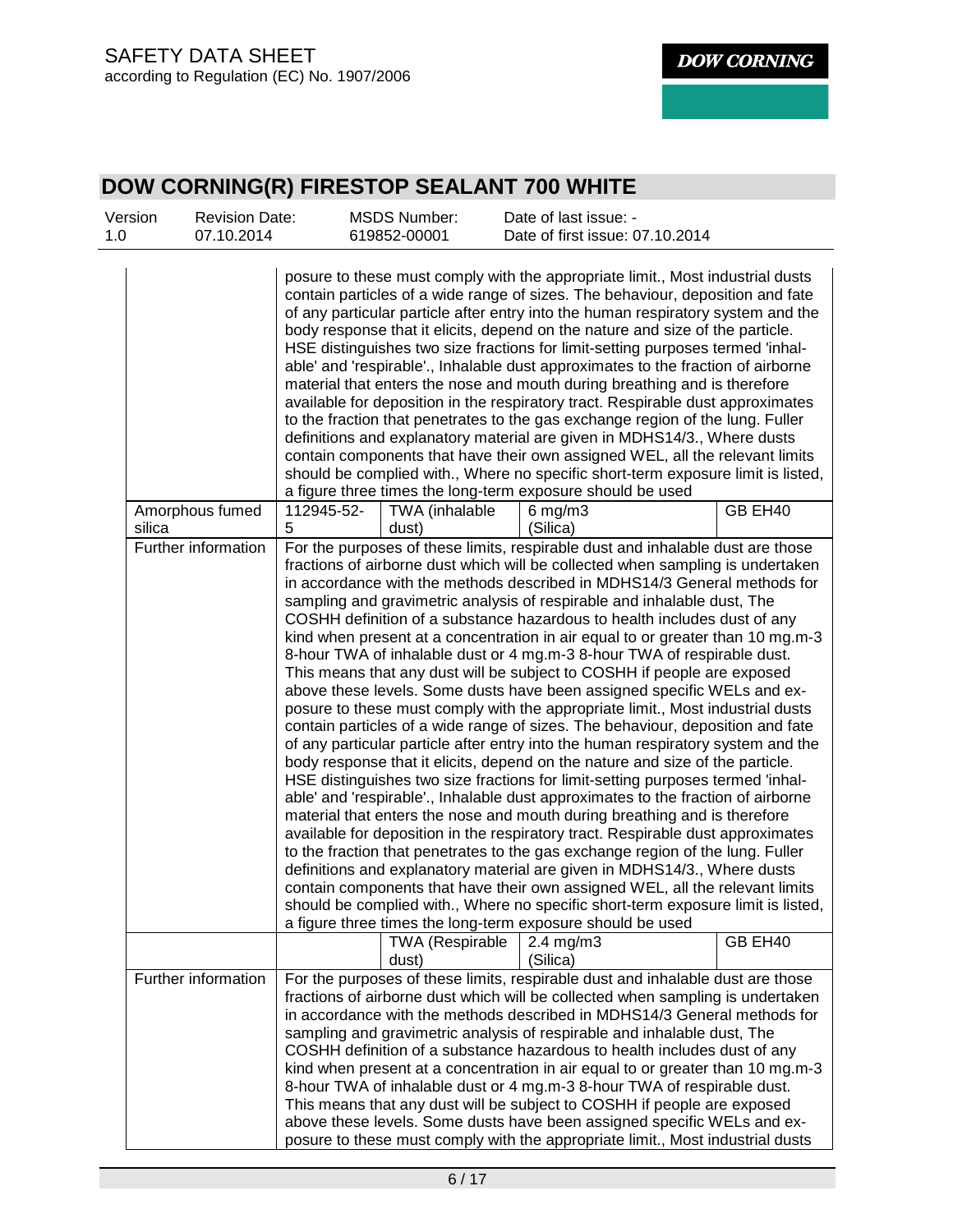| Version<br>1.0 | <b>Revision Date:</b><br>07.10.2014 |            | <b>MSDS Number:</b><br>619852-00001 | Date of last issue: -<br>Date of first issue: 07.10.2014                                                                                                                                                                                                                                                                                                                                                                                                                                                                                                                                                                                                                                                                                                                                                                                                                                                                                                                                                                                                                                                                                                                                                                                                                                                                                                                                                                                                                                                                                                                                                                                                                                                                                                                                              |  |
|----------------|-------------------------------------|------------|-------------------------------------|-------------------------------------------------------------------------------------------------------------------------------------------------------------------------------------------------------------------------------------------------------------------------------------------------------------------------------------------------------------------------------------------------------------------------------------------------------------------------------------------------------------------------------------------------------------------------------------------------------------------------------------------------------------------------------------------------------------------------------------------------------------------------------------------------------------------------------------------------------------------------------------------------------------------------------------------------------------------------------------------------------------------------------------------------------------------------------------------------------------------------------------------------------------------------------------------------------------------------------------------------------------------------------------------------------------------------------------------------------------------------------------------------------------------------------------------------------------------------------------------------------------------------------------------------------------------------------------------------------------------------------------------------------------------------------------------------------------------------------------------------------------------------------------------------------|--|
|                |                                     |            |                                     | contain particles of a wide range of sizes. The behaviour, deposition and fate<br>of any particular particle after entry into the human respiratory system and the<br>body response that it elicits, depend on the nature and size of the particle.<br>HSE distinguishes two size fractions for limit-setting purposes termed 'inhal-<br>able' and 'respirable'., Inhalable dust approximates to the fraction of airborne<br>material that enters the nose and mouth during breathing and is therefore<br>available for deposition in the respiratory tract. Respirable dust approximates<br>to the fraction that penetrates to the gas exchange region of the lung. Fuller<br>definitions and explanatory material are given in MDHS14/3., Where dusts<br>contain components that have their own assigned WEL, all the relevant limits<br>should be complied with., Where no specific short-term exposure limit is listed,<br>a figure three times the long-term exposure should be used                                                                                                                                                                                                                                                                                                                                                                                                                                                                                                                                                                                                                                                                                                                                                                                                             |  |
|                | Titanium dioxide                    | 13463-67-7 | TWA (inhalable<br>dust)             | $10$ mg/m $3$<br>GB EH40                                                                                                                                                                                                                                                                                                                                                                                                                                                                                                                                                                                                                                                                                                                                                                                                                                                                                                                                                                                                                                                                                                                                                                                                                                                                                                                                                                                                                                                                                                                                                                                                                                                                                                                                                                              |  |
|                | Further information                 |            |                                     | For the purposes of these limits, respirable dust and inhalable dust are those<br>fractions of airborne dust which will be collected when sampling is undertaken<br>in accordance with the methods described in MDHS14/3 General methods for<br>sampling and gravimetric analysis of respirable and inhalable dust, The<br>COSHH definition of a substance hazardous to health includes dust of any<br>kind when present at a concentration in air equal to or greater than 10 mg.m-3<br>8-hour TWA of inhalable dust or 4 mg.m-3 8-hour TWA of respirable dust.<br>This means that any dust will be subject to COSHH if people are exposed<br>above these levels. Some dusts have been assigned specific WELs and ex-<br>posure to these must comply with the appropriate limit., Most industrial dusts<br>contain particles of a wide range of sizes. The behaviour, deposition and fate<br>of any particular particle after entry into the human respiratory system and the<br>body response that it elicits, depend on the nature and size of the particle.<br>HSE distinguishes two size fractions for limit-setting purposes termed 'inhal-<br>able' and 'respirable'., Inhalable dust approximates to the fraction of airborne<br>material that enters the nose and mouth during breathing and is therefore<br>available for deposition in the respiratory tract. Respirable dust approximates<br>to the fraction that penetrates to the gas exchange region of the lung. Fuller<br>definitions and explanatory material are given in MDHS14/3., Where dusts<br>contain components that have their own assigned WEL, all the relevant limits<br>should be complied with., Where no specific short-term exposure limit is listed,<br>a figure three times the long-term exposure should be used |  |
|                |                                     |            | <b>TWA (Respirable</b><br>dust)     | GB EH40<br>$4$ mg/m $3$                                                                                                                                                                                                                                                                                                                                                                                                                                                                                                                                                                                                                                                                                                                                                                                                                                                                                                                                                                                                                                                                                                                                                                                                                                                                                                                                                                                                                                                                                                                                                                                                                                                                                                                                                                               |  |
|                | Further information                 |            |                                     | For the purposes of these limits, respirable dust and inhalable dust are those<br>fractions of airborne dust which will be collected when sampling is undertaken<br>in accordance with the methods described in MDHS14/3 General methods for<br>sampling and gravimetric analysis of respirable and inhalable dust, The<br>COSHH definition of a substance hazardous to health includes dust of any<br>kind when present at a concentration in air equal to or greater than 10 mg.m-3<br>8-hour TWA of inhalable dust or 4 mg.m-3 8-hour TWA of respirable dust.<br>This means that any dust will be subject to COSHH if people are exposed<br>above these levels. Some dusts have been assigned specific WELs and ex-<br>posure to these must comply with the appropriate limit., Most industrial dusts<br>contain particles of a wide range of sizes. The behaviour, deposition and fate                                                                                                                                                                                                                                                                                                                                                                                                                                                                                                                                                                                                                                                                                                                                                                                                                                                                                                            |  |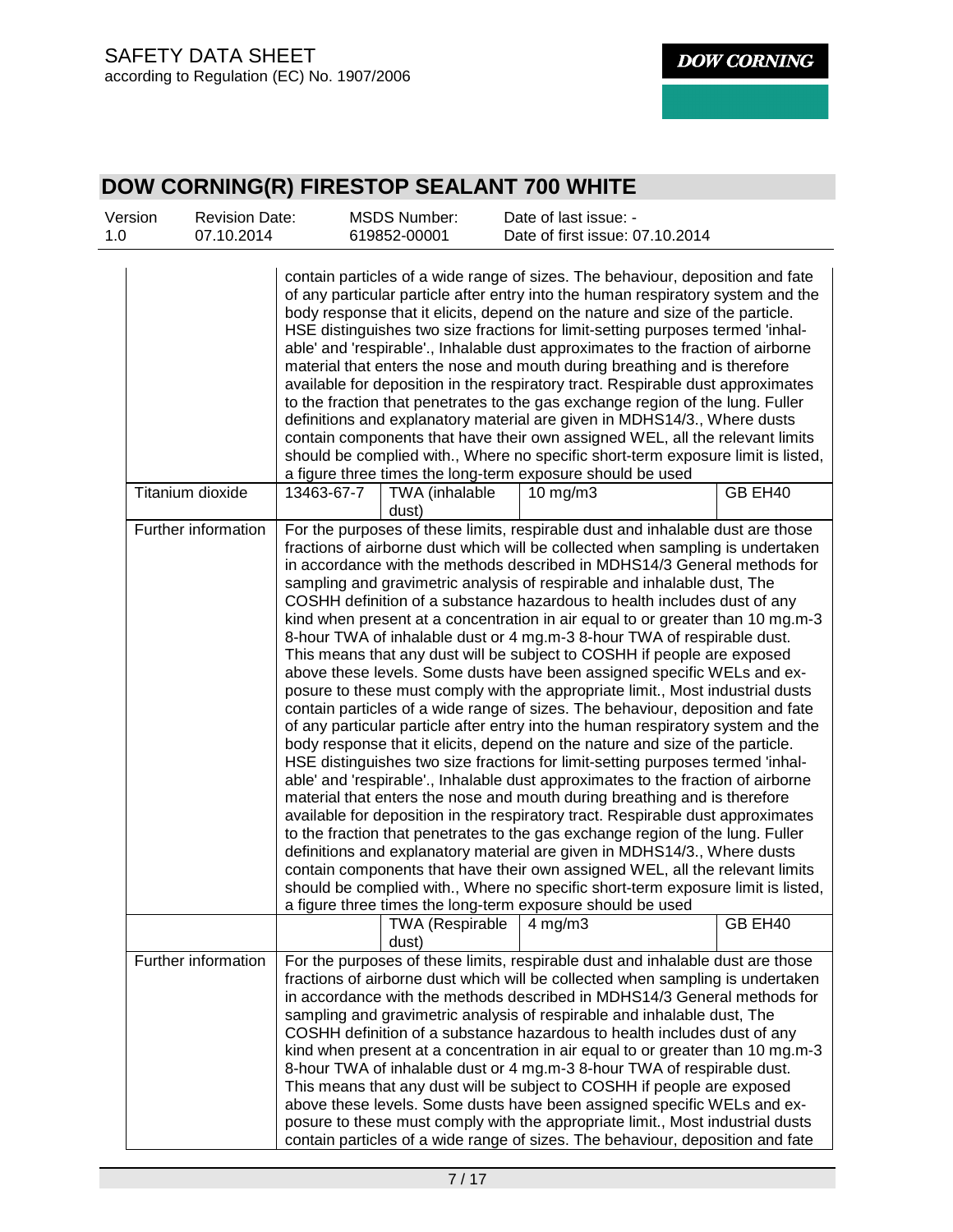| Version<br>1.0 | <b>Revision Date:</b><br>07.10.2014 |           | <b>MSDS Number:</b><br>619852-00001      | Date of last issue: -<br>Date of first issue: 07.10.2014                                                                                                                                                                                                                                                                                                                                                                                                                                                                                                                                                                                                                                                                                                                                                                                                                                                                                                                                                                                                                                                                                                                                                                                                                                                                                                                                                                                                                                                                                                                                                                                                                                                                                                                                              |         |
|----------------|-------------------------------------|-----------|------------------------------------------|-------------------------------------------------------------------------------------------------------------------------------------------------------------------------------------------------------------------------------------------------------------------------------------------------------------------------------------------------------------------------------------------------------------------------------------------------------------------------------------------------------------------------------------------------------------------------------------------------------------------------------------------------------------------------------------------------------------------------------------------------------------------------------------------------------------------------------------------------------------------------------------------------------------------------------------------------------------------------------------------------------------------------------------------------------------------------------------------------------------------------------------------------------------------------------------------------------------------------------------------------------------------------------------------------------------------------------------------------------------------------------------------------------------------------------------------------------------------------------------------------------------------------------------------------------------------------------------------------------------------------------------------------------------------------------------------------------------------------------------------------------------------------------------------------------|---------|
|                |                                     |           |                                          | of any particular particle after entry into the human respiratory system and the<br>body response that it elicits, depend on the nature and size of the particle.<br>HSE distinguishes two size fractions for limit-setting purposes termed 'inhal-<br>able' and 'respirable'., Inhalable dust approximates to the fraction of airborne<br>material that enters the nose and mouth during breathing and is therefore<br>available for deposition in the respiratory tract. Respirable dust approximates<br>to the fraction that penetrates to the gas exchange region of the lung. Fuller<br>definitions and explanatory material are given in MDHS14/3., Where dusts<br>contain components that have their own assigned WEL, all the relevant limits<br>should be complied with., Where no specific short-term exposure limit is listed,<br>a figure three times the long-term exposure should be used                                                                                                                                                                                                                                                                                                                                                                                                                                                                                                                                                                                                                                                                                                                                                                                                                                                                                               |         |
|                | Iron(III) Oxide                     | 1309-37-1 | TWA (inhalable<br>dust)                  | $10$ mg/m $3$                                                                                                                                                                                                                                                                                                                                                                                                                                                                                                                                                                                                                                                                                                                                                                                                                                                                                                                                                                                                                                                                                                                                                                                                                                                                                                                                                                                                                                                                                                                                                                                                                                                                                                                                                                                         | GB EH40 |
|                | Further information                 |           |                                          | For the purposes of these limits, respirable dust and inhalable dust are those<br>fractions of airborne dust which will be collected when sampling is undertaken<br>in accordance with the methods described in MDHS14/3 General methods for<br>sampling and gravimetric analysis of respirable and inhalable dust, The<br>COSHH definition of a substance hazardous to health includes dust of any<br>kind when present at a concentration in air equal to or greater than 10 mg.m-3<br>8-hour TWA of inhalable dust or 4 mg.m-3 8-hour TWA of respirable dust.<br>This means that any dust will be subject to COSHH if people are exposed<br>above these levels. Some dusts have been assigned specific WELs and ex-<br>posure to these must comply with the appropriate limit., Most industrial dusts<br>contain particles of a wide range of sizes. The behaviour, deposition and fate<br>of any particular particle after entry into the human respiratory system and the<br>body response that it elicits, depend on the nature and size of the particle.<br>HSE distinguishes two size fractions for limit-setting purposes termed 'inhal-<br>able' and 'respirable'., Inhalable dust approximates to the fraction of airborne<br>material that enters the nose and mouth during breathing and is therefore<br>available for deposition in the respiratory tract. Respirable dust approximates<br>to the fraction that penetrates to the gas exchange region of the lung. Fuller<br>definitions and explanatory material are given in MDHS14/3., Where dusts<br>contain components that have their own assigned WEL, all the relevant limits<br>should be complied with., Where no specific short-term exposure limit is listed,<br>a figure three times the long-term exposure should be used |         |
|                |                                     |           | TWA (Respirable $\vert$ 4 mg/m3<br>dust) |                                                                                                                                                                                                                                                                                                                                                                                                                                                                                                                                                                                                                                                                                                                                                                                                                                                                                                                                                                                                                                                                                                                                                                                                                                                                                                                                                                                                                                                                                                                                                                                                                                                                                                                                                                                                       | GB EH40 |
|                | Further information                 |           |                                          | For the purposes of these limits, respirable dust and inhalable dust are those<br>fractions of airborne dust which will be collected when sampling is undertaken<br>in accordance with the methods described in MDHS14/3 General methods for<br>sampling and gravimetric analysis of respirable and inhalable dust, The<br>COSHH definition of a substance hazardous to health includes dust of any<br>kind when present at a concentration in air equal to or greater than 10 mg.m-3<br>8-hour TWA of inhalable dust or 4 mg.m-3 8-hour TWA of respirable dust.<br>This means that any dust will be subject to COSHH if people are exposed<br>above these levels. Some dusts have been assigned specific WELs and ex-<br>posure to these must comply with the appropriate limit., Most industrial dusts<br>contain particles of a wide range of sizes. The behaviour, deposition and fate<br>of any particular particle after entry into the human respiratory system and the                                                                                                                                                                                                                                                                                                                                                                                                                                                                                                                                                                                                                                                                                                                                                                                                                        |         |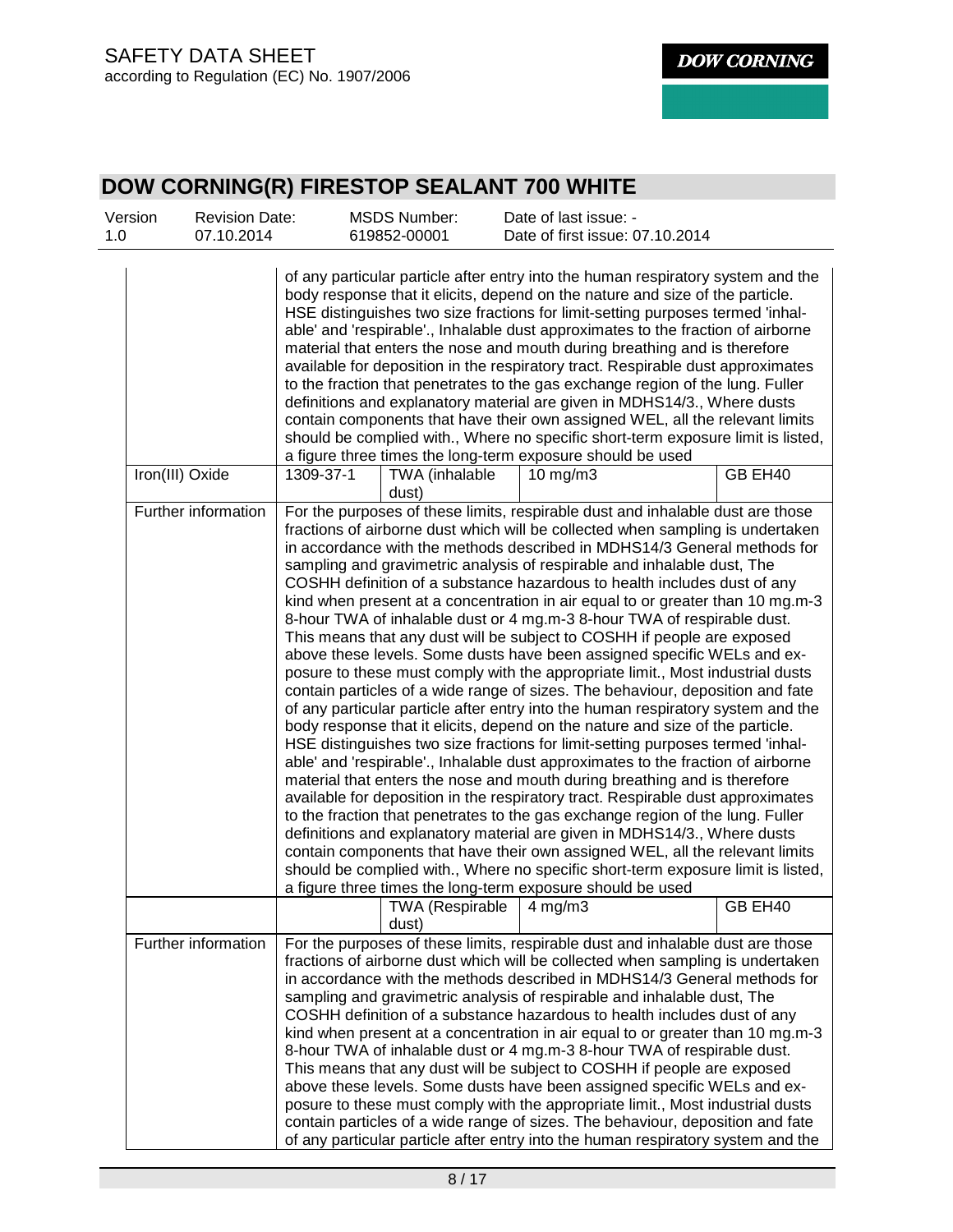| Version<br>1.0 | <b>Revision Date:</b><br>07.10.2014 |           | <b>MSDS Number:</b><br>619852-00001 | Date of last issue: -<br>Date of first issue: 07.10.2014                                                                                                                                                                                                                                                                                                                                                                                                                                                                                                                                                                                                                                                                                                                                                                                                                                                                                                                                                                                                                                                                                                                                                                                                                                                                                                                                                                                                                                                                                                                                                                                                                                                                                                                                                                                                                                                                                                                                                                                                                                                                                                                                                                                                                                                                                                                                                                                                                                                                                                                                                                                                                                                                                                                                                                                                                                                                                                                                                                                                               |
|----------------|-------------------------------------|-----------|-------------------------------------|------------------------------------------------------------------------------------------------------------------------------------------------------------------------------------------------------------------------------------------------------------------------------------------------------------------------------------------------------------------------------------------------------------------------------------------------------------------------------------------------------------------------------------------------------------------------------------------------------------------------------------------------------------------------------------------------------------------------------------------------------------------------------------------------------------------------------------------------------------------------------------------------------------------------------------------------------------------------------------------------------------------------------------------------------------------------------------------------------------------------------------------------------------------------------------------------------------------------------------------------------------------------------------------------------------------------------------------------------------------------------------------------------------------------------------------------------------------------------------------------------------------------------------------------------------------------------------------------------------------------------------------------------------------------------------------------------------------------------------------------------------------------------------------------------------------------------------------------------------------------------------------------------------------------------------------------------------------------------------------------------------------------------------------------------------------------------------------------------------------------------------------------------------------------------------------------------------------------------------------------------------------------------------------------------------------------------------------------------------------------------------------------------------------------------------------------------------------------------------------------------------------------------------------------------------------------------------------------------------------------------------------------------------------------------------------------------------------------------------------------------------------------------------------------------------------------------------------------------------------------------------------------------------------------------------------------------------------------------------------------------------------------------------------------------------------------|
|                |                                     |           |                                     | body response that it elicits, depend on the nature and size of the particle.<br>HSE distinguishes two size fractions for limit-setting purposes termed 'inhal-<br>able' and 'respirable'., Inhalable dust approximates to the fraction of airborne<br>material that enters the nose and mouth during breathing and is therefore<br>available for deposition in the respiratory tract. Respirable dust approximates<br>to the fraction that penetrates to the gas exchange region of the lung. Fuller<br>definitions and explanatory material are given in MDHS14/3., Where dusts<br>contain components that have their own assigned WEL, all the relevant limits<br>should be complied with., Where no specific short-term exposure limit is listed,<br>a figure three times the long-term exposure should be used                                                                                                                                                                                                                                                                                                                                                                                                                                                                                                                                                                                                                                                                                                                                                                                                                                                                                                                                                                                                                                                                                                                                                                                                                                                                                                                                                                                                                                                                                                                                                                                                                                                                                                                                                                                                                                                                                                                                                                                                                                                                                                                                                                                                                                                    |
|                | Cobalt aluminate<br>blue spinel     | 1345-16-0 | <b>TWA</b>                          | GB EH40<br>$0.1$ mg/m $3$<br>(Cobalt)                                                                                                                                                                                                                                                                                                                                                                                                                                                                                                                                                                                                                                                                                                                                                                                                                                                                                                                                                                                                                                                                                                                                                                                                                                                                                                                                                                                                                                                                                                                                                                                                                                                                                                                                                                                                                                                                                                                                                                                                                                                                                                                                                                                                                                                                                                                                                                                                                                                                                                                                                                                                                                                                                                                                                                                                                                                                                                                                                                                                                                  |
|                | Further information                 |           |                                     | Substances that can cause occupational asthma (also known as asthmagens<br>and respiratory sensitisers) can induce a state of specific airway hyper-<br>responsiveness via an immunological, irritant or other mechanism. Once the<br>airways have become hyper-responsive, further exposure to the substance,<br>sometimes even to tiny quantities, may cause respiratory symptoms. These<br>symptoms can range in severity from a runny nose to asthma. Not all workers<br>who are exposed to a sensitiser will become hyper-responsive and it is im-<br>possible to identify in advance those who are likely to become hyper-<br>responsive. 54 Substances that can cause occupational asthma should be<br>distinguished from substances which may trigger the symptoms of asthma in<br>people with pre-existing airway hyper-responsiveness, but which do not in-<br>clude the disease themselves. The latter substances are not classified asth-<br>magens or respiratory sensitisers., Wherever it is reasonably practicable, ex-<br>posure to substances that can cause occupational asthma should be pre-<br>vented. Where this is not possible, the primary aim is to apply adequate stan-<br>dards of control to prevent workers from becoming hyper-responsive. For<br>substances that can cause occupational asthma, COSHH requires that expo-<br>sure be reduced as low as is reasonably practicable. Activities giving rise to<br>short-term peak concentrations should receive particular attention when risk<br>management is being considered. Health surveillance is appropriate for all<br>employees exposed or liable to be exposed to a substance which may cause<br>occupational asthma and there should be appropriate consultation with an<br>occupational health professional over the degree of risk and level of surveil-<br>lance., Capable of causing occupational asthma. The identified substances<br>are those which: - are assigned the risk phrase 'R42: May cause sensitisation<br>by inhalation'; or 'R42/43: May cause sensitisation by inhalation and skin con-<br>tact' or - are listed in section C of HSE publication 'Asthmagen? Critical as-<br>sessments of the evidence for agents implicated in occupational asthma' as<br>updated from time to time, or any other substance which the risk assessment<br>has shown to be a potential cause of occupational asthma., Capable of caus-<br>ing cancer and/or heritable genetic damage. The identified substances include<br>those which: - are assigned the risk phrases 'R45: May cause cancer'; 'R46:<br>may cause heritable genetic damage'; 'R49: May cause cancer by inhalation'<br>or - a substance or process listed in Schedule 1 of COSHH., Where no spe-<br>cific short-term exposure limit is listed, a figure three times the long-term ex-<br>posure should be used, Carcinogenic applies for cobalt dichloride and sul-<br>phate., The 'Sen' notation in the list of WELs has been assigned only to those<br>substances which may cause occupational asthma. |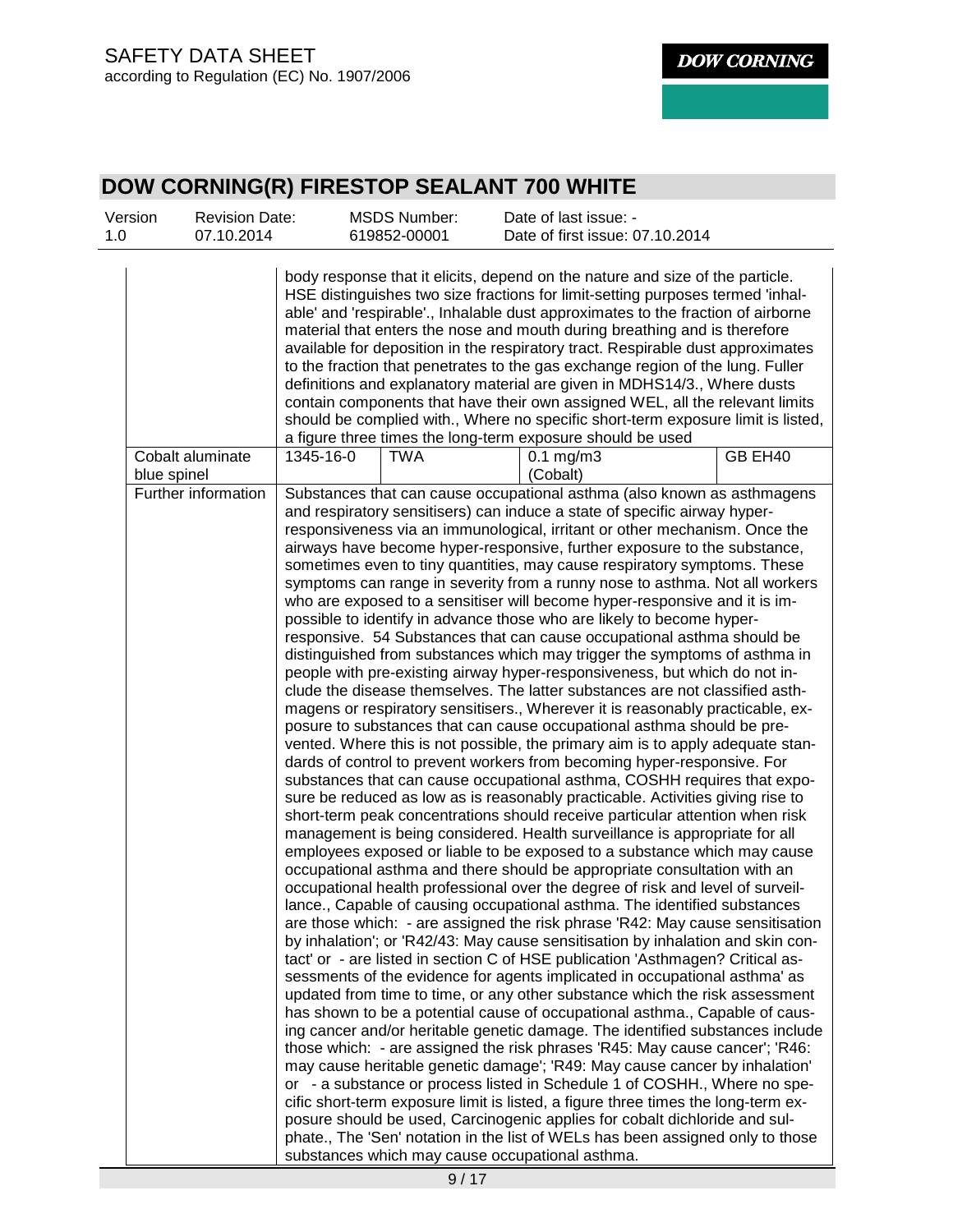| 1333-86-4<br>12001-26-2<br>exposure should be used                                                                                                                                                                                                                                                                                                                                                                                      | 619852-00001<br><b>TWA</b><br><b>STEL</b><br>TWA (Inhalable) | Date of first issue: 07.10.2014<br>3.5 mg/m3<br>$7$ mg/m $3$<br>$10$ mg/m $3$<br>For the purposes of these limits, respirable dust and inhalable dust are those<br>fractions of airborne dust which will be collected when sampling is undertaken<br>in accordance with the methods described in MDHS14/3 General methods for<br>sampling and gravimetric analysis of respirable and inhalable dust, Where no<br>specific short-term exposure limit is listed, a figure three times the long-term | GB EH40<br>GB EH40<br>GB EH40                                                                                                                                                                                                                                                                                                                                         |  |  |
|-----------------------------------------------------------------------------------------------------------------------------------------------------------------------------------------------------------------------------------------------------------------------------------------------------------------------------------------------------------------------------------------------------------------------------------------|--------------------------------------------------------------|---------------------------------------------------------------------------------------------------------------------------------------------------------------------------------------------------------------------------------------------------------------------------------------------------------------------------------------------------------------------------------------------------------------------------------------------------------------------------------------------------|-----------------------------------------------------------------------------------------------------------------------------------------------------------------------------------------------------------------------------------------------------------------------------------------------------------------------------------------------------------------------|--|--|
|                                                                                                                                                                                                                                                                                                                                                                                                                                         |                                                              |                                                                                                                                                                                                                                                                                                                                                                                                                                                                                                   |                                                                                                                                                                                                                                                                                                                                                                       |  |  |
|                                                                                                                                                                                                                                                                                                                                                                                                                                         |                                                              |                                                                                                                                                                                                                                                                                                                                                                                                                                                                                                   |                                                                                                                                                                                                                                                                                                                                                                       |  |  |
|                                                                                                                                                                                                                                                                                                                                                                                                                                         |                                                              |                                                                                                                                                                                                                                                                                                                                                                                                                                                                                                   |                                                                                                                                                                                                                                                                                                                                                                       |  |  |
|                                                                                                                                                                                                                                                                                                                                                                                                                                         |                                                              |                                                                                                                                                                                                                                                                                                                                                                                                                                                                                                   |                                                                                                                                                                                                                                                                                                                                                                       |  |  |
|                                                                                                                                                                                                                                                                                                                                                                                                                                         |                                                              |                                                                                                                                                                                                                                                                                                                                                                                                                                                                                                   |                                                                                                                                                                                                                                                                                                                                                                       |  |  |
|                                                                                                                                                                                                                                                                                                                                                                                                                                         |                                                              |                                                                                                                                                                                                                                                                                                                                                                                                                                                                                                   |                                                                                                                                                                                                                                                                                                                                                                       |  |  |
|                                                                                                                                                                                                                                                                                                                                                                                                                                         | TWA (Respir-<br>able)                                        | $0.8$ mg/m $3$                                                                                                                                                                                                                                                                                                                                                                                                                                                                                    | GB EH40                                                                                                                                                                                                                                                                                                                                                               |  |  |
| Further information<br>For the purposes of these limits, respirable dust and inhalable dust are those<br>fractions of airborne dust which will be collected when sampling is undertaken<br>in accordance with the methods described in MDHS14/3 General methods for<br>sampling and gravimetric analysis of respirable and inhalable dust, Where no<br>specific short-term exposure limit is listed, a figure three times the long-term |                                                              |                                                                                                                                                                                                                                                                                                                                                                                                                                                                                                   |                                                                                                                                                                                                                                                                                                                                                                       |  |  |
|                                                                                                                                                                                                                                                                                                                                                                                                                                         |                                                              |                                                                                                                                                                                                                                                                                                                                                                                                                                                                                                   |                                                                                                                                                                                                                                                                                                                                                                       |  |  |
| Titanium dioxide<br>Exposure routes: Inhalation<br>Value: 10 mg/m3<br><b>End Use: Consumers</b><br>Exposure routes: Ingestion<br>Value: 700 mg/kg<br>End Use: Workers<br>Iron(III) Oxide<br>Exposure routes: Inhalation<br>Value: 10 mg/m3<br>End Use: Workers<br>Exposure routes: Inhalation                                                                                                                                           |                                                              |                                                                                                                                                                                                                                                                                                                                                                                                                                                                                                   |                                                                                                                                                                                                                                                                                                                                                                       |  |  |
| C.I. Pigment Green 7                                                                                                                                                                                                                                                                                                                                                                                                                    |                                                              | Exposure routes: Inhalation<br>Potential health effects: Long-term systemic effects<br>Value: 4 mg/m3<br>End Use: Workers<br>Exposure routes: Skin contact<br>Potential health effects: Long-term systemic effects<br>Value: 450 mg/kg<br><b>End Use: Consumers</b><br>Exposure routes: Skin contact<br>Potential health effects: Long-term systemic effects<br>Value: 225 mg/kg<br><b>End Use: Consumers</b><br>Exposure routes: Ingestion                                                       |                                                                                                                                                                                                                                                                                                                                                                       |  |  |
|                                                                                                                                                                                                                                                                                                                                                                                                                                         |                                                              | exposure should be used<br>: End Use: Workers<br>Value: 10 mg/m3<br><b>End Use: Workers</b>                                                                                                                                                                                                                                                                                                                                                                                                       | Derived No Effect Level (DNEL) according to Regulation (EC) No. 1907/2006:<br>Potential health effects: Long-term local effects<br>Potential health effects: Long-term systemic effects<br>Potential health effects: Long-term local effects<br>Potential health effects: Long-term systemic effects<br>Potential health effects: Long-term systemic effects<br>10/17 |  |  |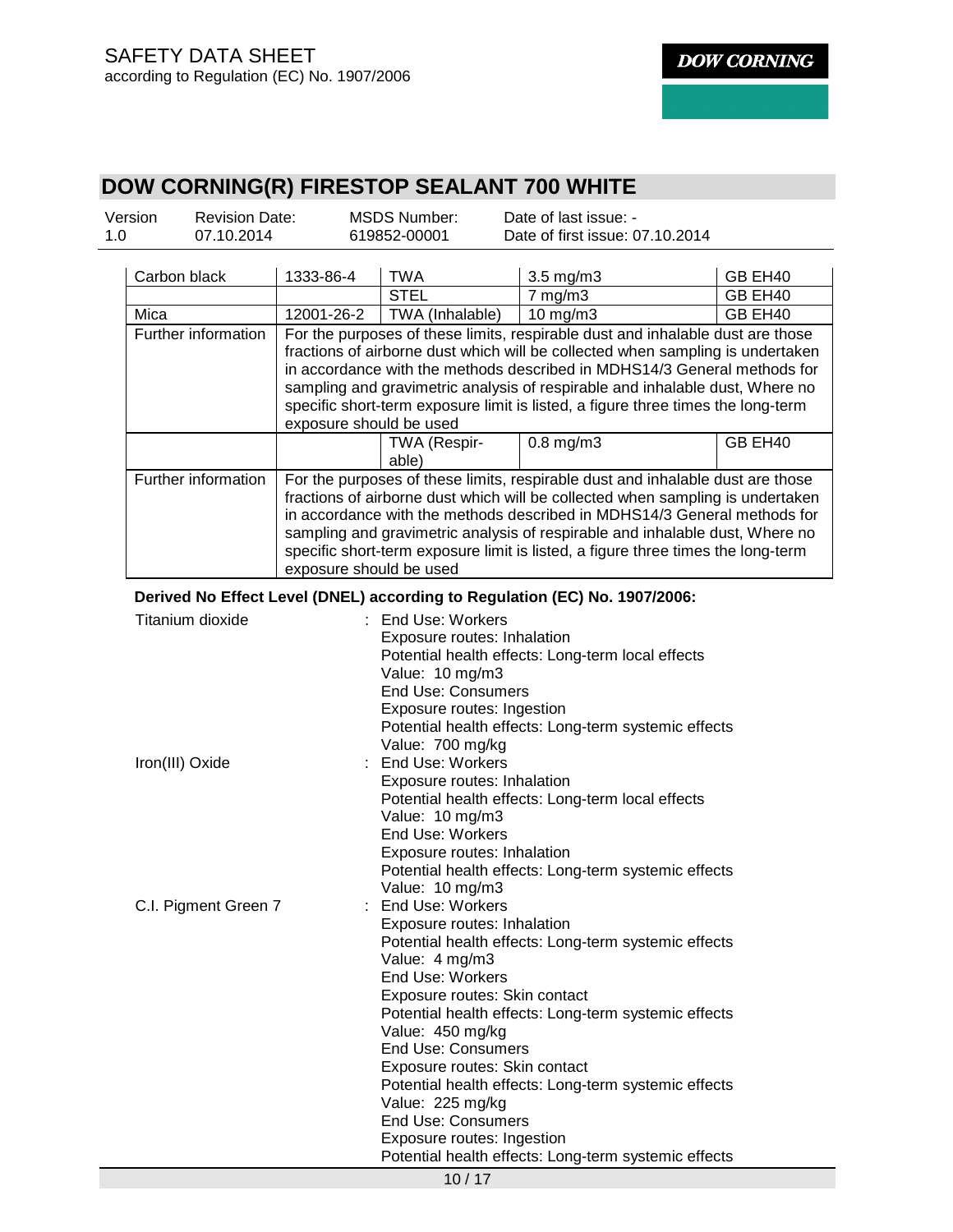| Version<br>1.0       | <b>Revision Date:</b><br>07.10.2014 | <b>MSDS Number:</b><br>619852-00001 | Date of last issue: -<br>Date of first issue: 07.10.2014                             |  |
|----------------------|-------------------------------------|-------------------------------------|--------------------------------------------------------------------------------------|--|
|                      |                                     | Value: 45 mg/kg                     |                                                                                      |  |
| Iron hydroxide oxide |                                     | <b>End Use: Workers</b>             |                                                                                      |  |
|                      |                                     | Exposure routes: Inhalation         |                                                                                      |  |
|                      |                                     |                                     | Potential health effects: Long-term systemic effects                                 |  |
|                      |                                     | Value: 10 mg/m3                     |                                                                                      |  |
|                      |                                     | End Use: Workers                    |                                                                                      |  |
|                      |                                     | Exposure routes: Inhalation         |                                                                                      |  |
|                      |                                     |                                     | Potential health effects: Long-term local effects                                    |  |
|                      |                                     | Value: 10 mg/m3                     |                                                                                      |  |
|                      | <b>Black iron oxide</b>             | : End Use: Workers                  |                                                                                      |  |
|                      |                                     | Exposure routes: Inhalation         |                                                                                      |  |
|                      |                                     |                                     | Potential health effects: Long-term systemic effects                                 |  |
|                      |                                     | Value: 10 mg/m3                     |                                                                                      |  |
|                      |                                     | End Use: Workers                    |                                                                                      |  |
|                      |                                     | Exposure routes: Inhalation         |                                                                                      |  |
|                      |                                     |                                     | Potential health effects: Long-term local effects                                    |  |
|                      |                                     | Value: 10 mg/m3                     |                                                                                      |  |
|                      | C. I. Pigment Yellow 93             | End Use: Workers                    |                                                                                      |  |
|                      |                                     | Exposure routes: Inhalation         |                                                                                      |  |
|                      |                                     |                                     | Potential health effects: Long-term systemic effects                                 |  |
|                      |                                     | Value: 3 mg/m3                      |                                                                                      |  |
|                      |                                     | <b>End Use: Consumers</b>           |                                                                                      |  |
|                      |                                     | Exposure routes: Inhalation         |                                                                                      |  |
|                      |                                     |                                     | Potential health effects: Long-term systemic effects                                 |  |
|                      | Yellow iron oxide                   | Value: 3 mg/m3<br>End Use: Workers  |                                                                                      |  |
|                      |                                     | Exposure routes: Inhalation         |                                                                                      |  |
|                      |                                     |                                     | Potential health effects: Long-term local effects                                    |  |
|                      |                                     | Value: 10 mg/m3                     |                                                                                      |  |
|                      |                                     | End Use: Workers                    |                                                                                      |  |
|                      |                                     | Exposure routes: Inhalation         |                                                                                      |  |
|                      |                                     |                                     | Potential health effects: Long-term systemic effects                                 |  |
|                      |                                     | Value: 10 mg/m3                     |                                                                                      |  |
|                      | Carbon black                        | <b>End Use: Consumers</b>           |                                                                                      |  |
|                      |                                     | Exposure routes: Inhalation         |                                                                                      |  |
|                      |                                     |                                     | Potential health effects: Long-term systemic effects                                 |  |
|                      |                                     | Value: 0.06 mg/m3                   |                                                                                      |  |
|                      |                                     | End Use: Workers                    |                                                                                      |  |
|                      |                                     | Exposure routes: Inhalation         |                                                                                      |  |
|                      |                                     |                                     | Potential health effects: Long-term systemic effects                                 |  |
|                      |                                     | Value: 1 mg/m3                      |                                                                                      |  |
|                      |                                     |                                     | Predicted No Effect Concentration (PNEC) according to Regulation (EC) No. 1907/2006: |  |
|                      | Titanium dioxide                    | : Fresh water                       |                                                                                      |  |
|                      |                                     | Value: 0.127 mg/l                   |                                                                                      |  |
|                      |                                     | Marine water                        |                                                                                      |  |
|                      |                                     | Value: 1 mg/l                       |                                                                                      |  |
|                      |                                     | Intermittent use/release            |                                                                                      |  |
|                      |                                     | Value: 0.61 mg/l                    |                                                                                      |  |
|                      |                                     | Sewage treatment plant              |                                                                                      |  |
|                      |                                     |                                     |                                                                                      |  |
|                      |                                     | 11/17                               |                                                                                      |  |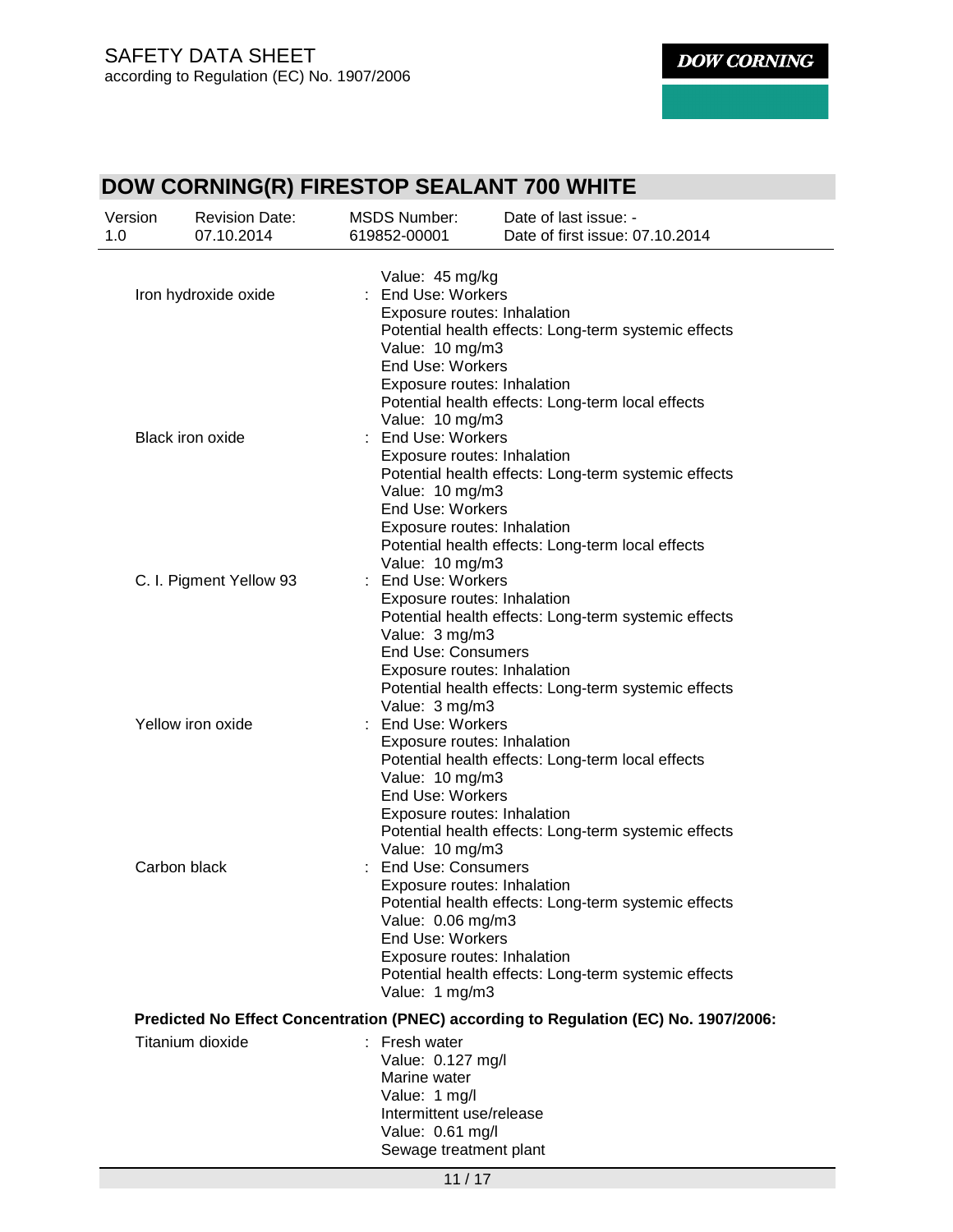| Version              | <b>Revision Date:</b>   | <b>MSDS Number:</b>                                                                                                        | Date of last issue: -           |  |
|----------------------|-------------------------|----------------------------------------------------------------------------------------------------------------------------|---------------------------------|--|
| 1.0                  | 07.10.2014              | 619852-00001                                                                                                               | Date of first issue: 07.10.2014 |  |
|                      |                         | Value: 100 mg/l<br>Marine sediment<br>Value: 1000 mg/kg<br>Marine sediment<br>Value: 100 mg/kg<br>Soil<br>Value: 100 mg/kg |                                 |  |
| C.I. Pigment Green 7 |                         | : Fresh water sediment<br>Value: 10 mg/kg<br>Marine sediment<br>Value: 1 mg/kg<br>Soil<br>Value: 1 mg/kg                   |                                 |  |
|                      | C. I. Pigment Yellow 93 | : Sewage treatment plant<br>Value: 1 mg/l<br>Soil<br>Value: 1 mg/kg                                                        |                                 |  |
|                      | Carbon black            | : Fresh water<br>Value: 50 mg/l                                                                                            |                                 |  |
|                      | 8.2 Exposure controls   |                                                                                                                            |                                 |  |

# **Engineering measures**

Processing may form hazardous compounds (see section 10). Ensure adequate ventilation, especially in confined areas. Minimize workplace exposure concentrations.

#### **Personal protective equipment**

| Eye protection             | : Wear the following personal protective equipment:<br>Safety glasses                                                                                                                     |
|----------------------------|-------------------------------------------------------------------------------------------------------------------------------------------------------------------------------------------|
| Hand protection<br>Remarks | : For prolonged or repeated contact use protective gloves.<br>Wash hands before breaks and at the end of workday.                                                                         |
| Skin and body protection   | : Skin should be washed after contact.                                                                                                                                                    |
| Respiratory protection     | : Use respiratory protection unless adequate local exhaust ven-<br>tilation is provided or exposure assessment demonstrates that<br>exposures are within recommended exposure guidelines. |
| Filter type                | : Particulates type $(P)$                                                                                                                                                                 |

#### **SECTION 9: Physical and chemical properties**

- **9.1 Information on basic physical and chemical properties** 
	- Appearance : paste
		-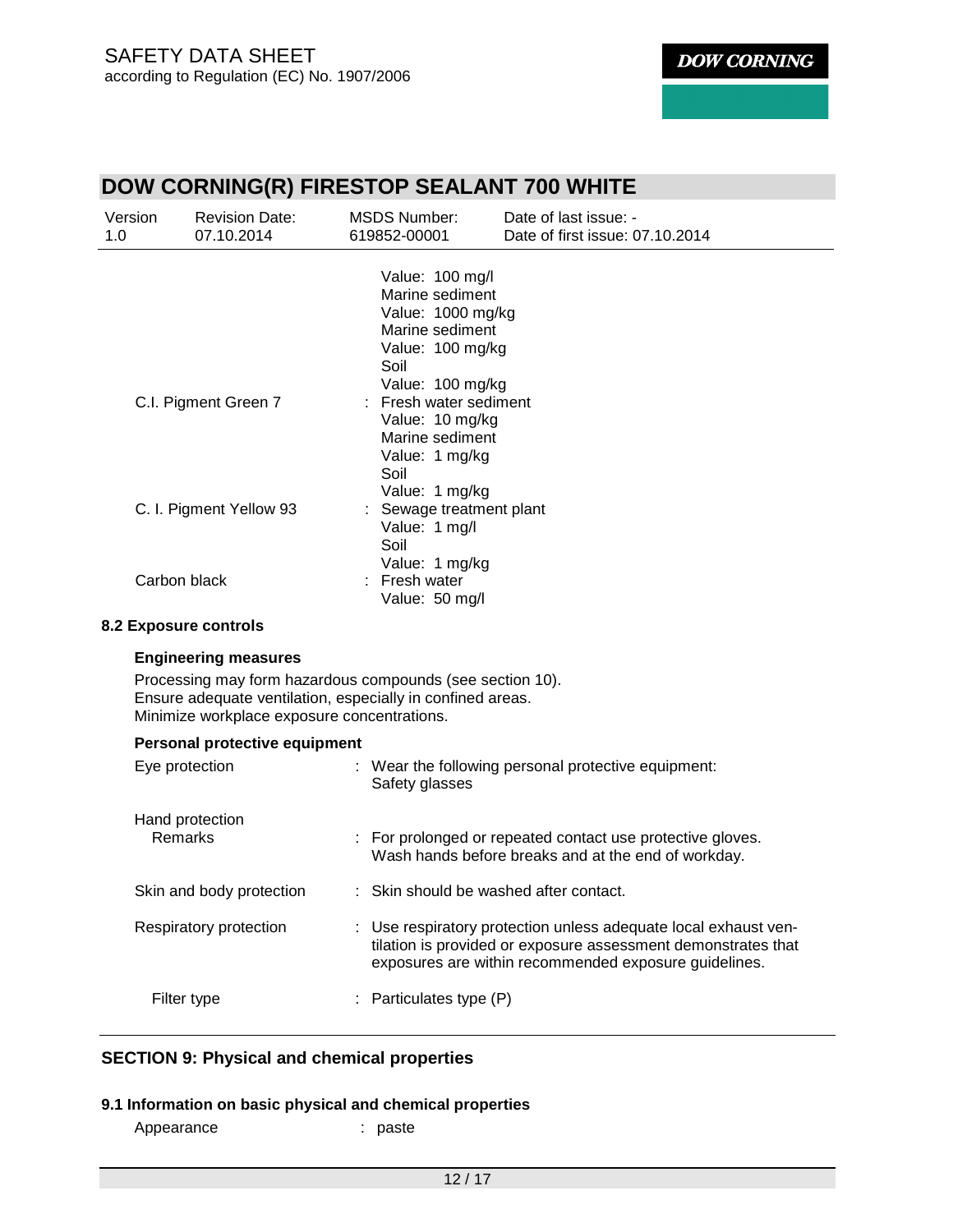| 1.0 | Version         | <b>Revision Date:</b><br>07.10.2014 | <b>MSDS Number:</b><br>619852-00001 | Date of last issue: -<br>Date of first issue: 07.10.2014   |
|-----|-----------------|-------------------------------------|-------------------------------------|------------------------------------------------------------|
|     | Colour          |                                     | : white to off-white                |                                                            |
|     | Odour           |                                     | No data available                   |                                                            |
|     |                 | <b>Odour Threshold</b>              | No data available                   |                                                            |
|     | pH              |                                     | : Not applicable                    |                                                            |
|     |                 | Melting point/freezing point        | : No data available                 |                                                            |
|     | range           | Initial boiling point and boiling   | : Not applicable                    |                                                            |
|     | Flash point     |                                     | : Not applicable                    |                                                            |
|     |                 | Evaporation rate                    | Not applicable                      |                                                            |
|     |                 | Flammability (solid, gas)           |                                     | : Not classified as a flammability hazard                  |
|     |                 | Upper explosion limit               | : No data available                 |                                                            |
|     |                 | Lower explosion limit               | : No data available                 |                                                            |
|     |                 | Vapour pressure                     | : Not applicable                    |                                                            |
|     |                 | Relative vapour density             | : No data available                 |                                                            |
|     |                 | Relative density                    | : 1.45                              |                                                            |
|     | Solubility(ies) | Water solubility                    | : No data available                 |                                                            |
|     | octanol/water   | Partition coefficient: n-           | : No data available                 |                                                            |
|     |                 | Auto-ignition temperature           | : No data available                 |                                                            |
|     |                 | Thermal decomposition               | : No data available                 |                                                            |
|     | Viscosity       | Viscosity, dynamic                  | : Not applicable                    |                                                            |
|     |                 | <b>Explosive properties</b>         | : Not explosive                     |                                                            |
|     |                 | Oxidizing properties                |                                     | : The substance or mixture is not classified as oxidizing. |
|     |                 | 9.2 Other information               |                                     |                                                            |
|     |                 | Molecular weight                    | No data available                   |                                                            |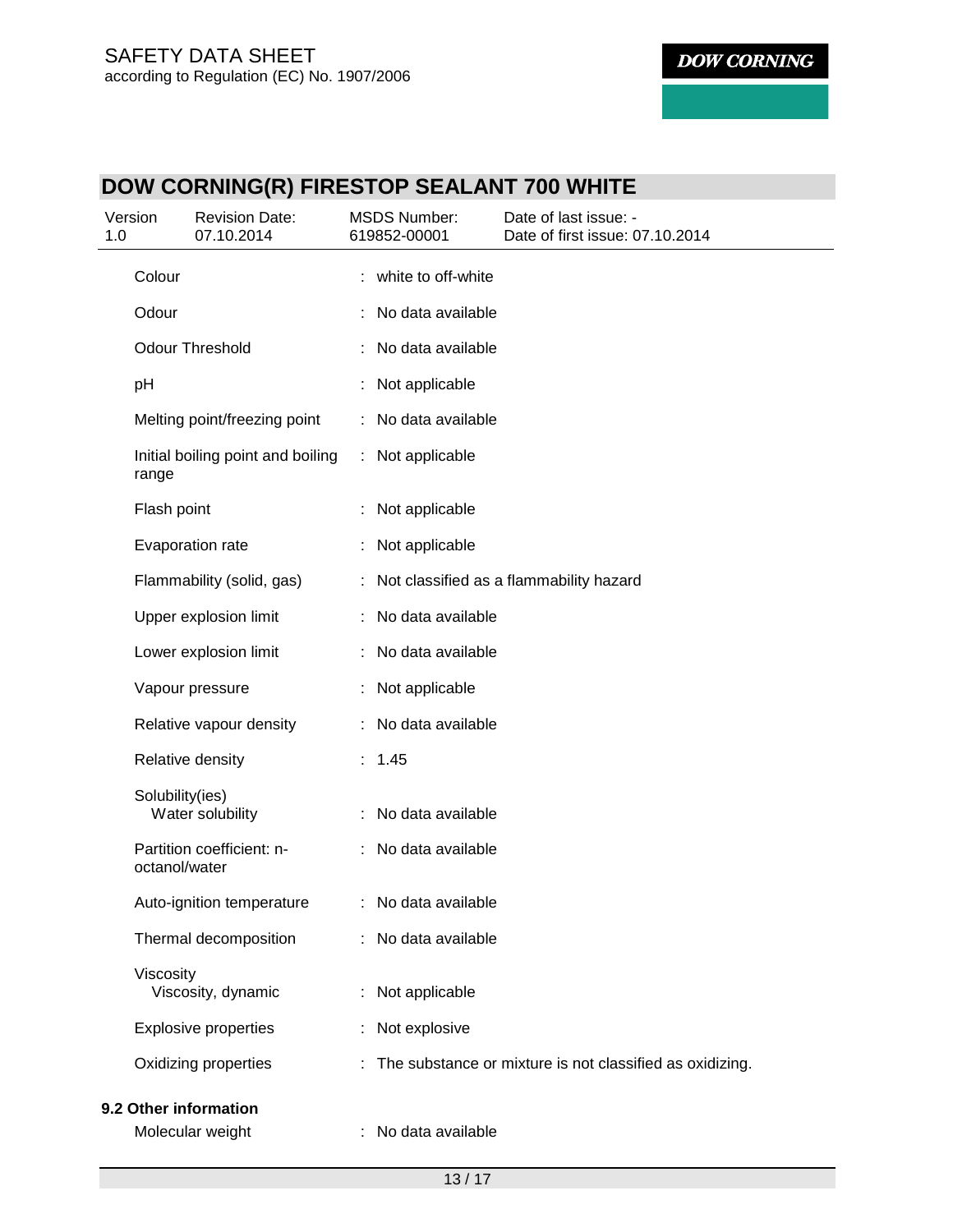| Version | <b>Revision Date:</b> | MSDS Number: | Date of last issue: -           |
|---------|-----------------------|--------------|---------------------------------|
| 1.0     | 07.10.2014            | 619852-00001 | Date of first issue: 07.10.2014 |

#### **SECTION 10: Stability and reactivity**

#### **10.1 Reactivity**

Not classified as a reactivity hazard.

#### **10.2 Chemical stability**

Stable under normal conditions.

#### **10.3 Possibility of hazardous reactions**

| Hazardous reactions | : Use at elevated temperatures may form highly hazardous<br>compounds. |
|---------------------|------------------------------------------------------------------------|
|                     | Can react with strong oxidizing agents.                                |
|                     | Methyl alcohol is formed upon contact with water or humid air.         |
|                     | Hazardous decomposition products will be formed at elevated            |
|                     | temperatures.                                                          |
|                     |                                                                        |

#### **10.4 Conditions to avoid**

| Conditions to avoid | None known. |
|---------------------|-------------|
|                     |             |

#### **10.5 Incompatible materials**

| Materials to avoid | : Oxidizing agents |
|--------------------|--------------------|
|--------------------|--------------------|

#### **10.6 Hazardous decomposition products**

| Thermal decomposition | Formaldehyde |  |
|-----------------------|--------------|--|
|-----------------------|--------------|--|

#### **SECTION 11: Toxicological information**

#### **11.1 Information on toxicological effects**

Information on likely routes of : Skin contact exposure Ingestion Eye contact

#### **Acute toxicity**

Not classified based on available information.

#### **Skin corrosion/irritation**

Not classified based on available information.

#### **Serious eye damage/eye irritation**

Not classified based on available information.

#### **Respiratory or skin sensitisation**

Skin sensitisation: Not classified based on available information. Respiratory sensitisation: Not classified based on available information.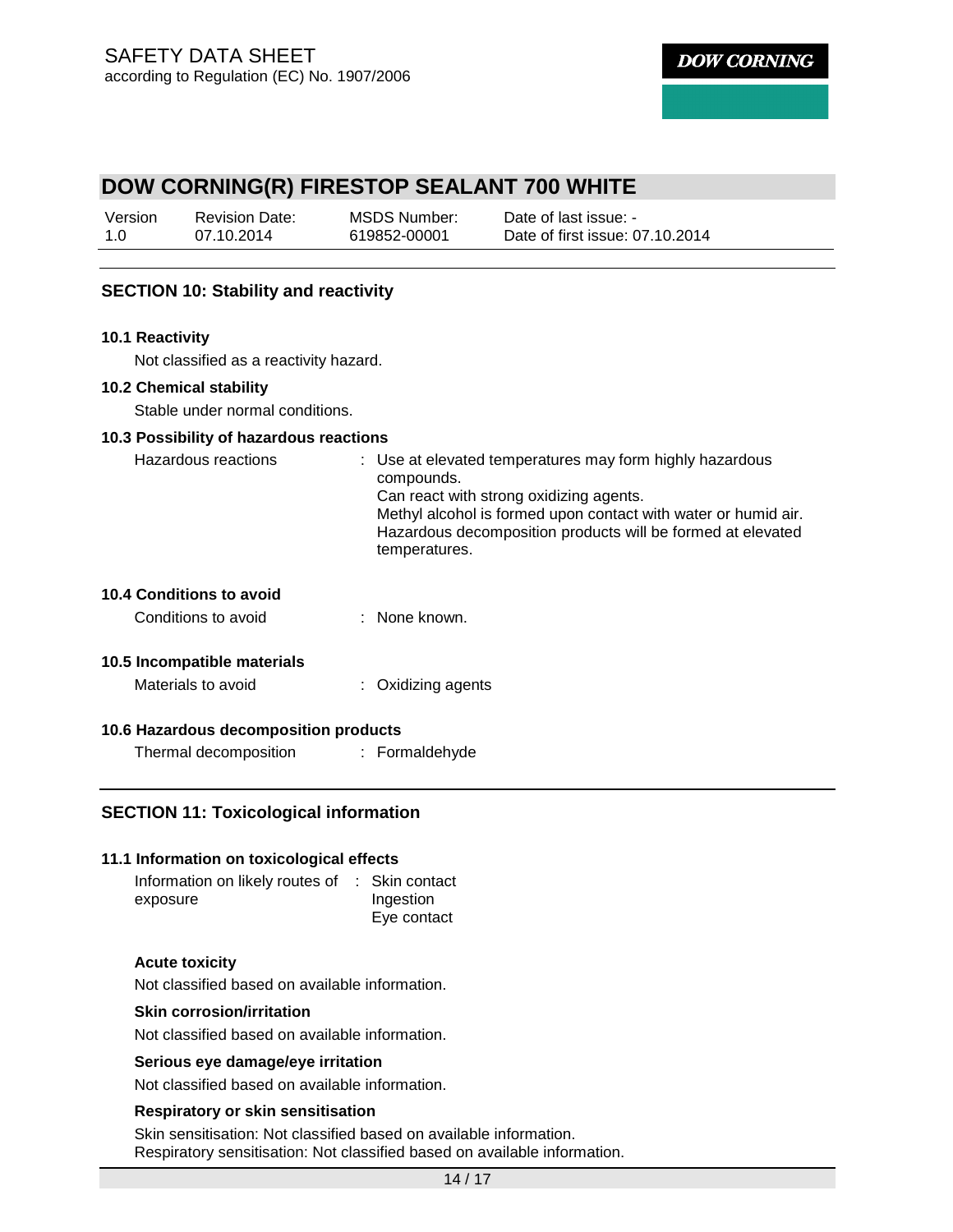# **DOW CORNING(R) FIRESTOP SEALANT 700 WHITE**

| Version | <b>Revision Date:</b> | MSDS Number: | Date of last issue: -           |
|---------|-----------------------|--------------|---------------------------------|
| 1.0     | 07.10.2014            | 619852-00001 | Date of first issue: 07.10.2014 |

#### **Germ cell mutagenicity**

Not classified based on available information.

#### **Carcinogenicity**

Not classified based on available information.

#### **Reproductive toxicity**

Not classified based on available information.

#### **STOT - single exposure**

Not classified based on available information.

#### **STOT - repeated exposure**

Not classified based on available information.

#### **Aspiration toxicity**

Not classified based on available information.

#### **SECTION 12: Ecological information**

#### **12.1 Toxicity**

No data available

#### **12.2 Persistence and degradability**

No data available

#### **12.3 Bioaccumulative potential**

No data available

#### **12.4 Mobility in soil**

No data available

#### **12.5 Results of PBT and vPvB assessment**

Not relevant

#### **12.6 Other adverse effects**

No data available

#### **SECTION 13: Disposal considerations**

#### **13.1 Waste treatment methods**

| Product                | : Dispose of in accordance with local regulations.<br>According to the European Waste Catalogue, Waste Codes<br>are not product specific, but application specific.<br>Waste codes should be assigned by the user, preferably in<br>discussion with the waste disposal authorities. |
|------------------------|-------------------------------------------------------------------------------------------------------------------------------------------------------------------------------------------------------------------------------------------------------------------------------------|
| Contaminated packaging | : Dispose of as unused product.<br>Empty containers should be taken to an approved waste han-                                                                                                                                                                                       |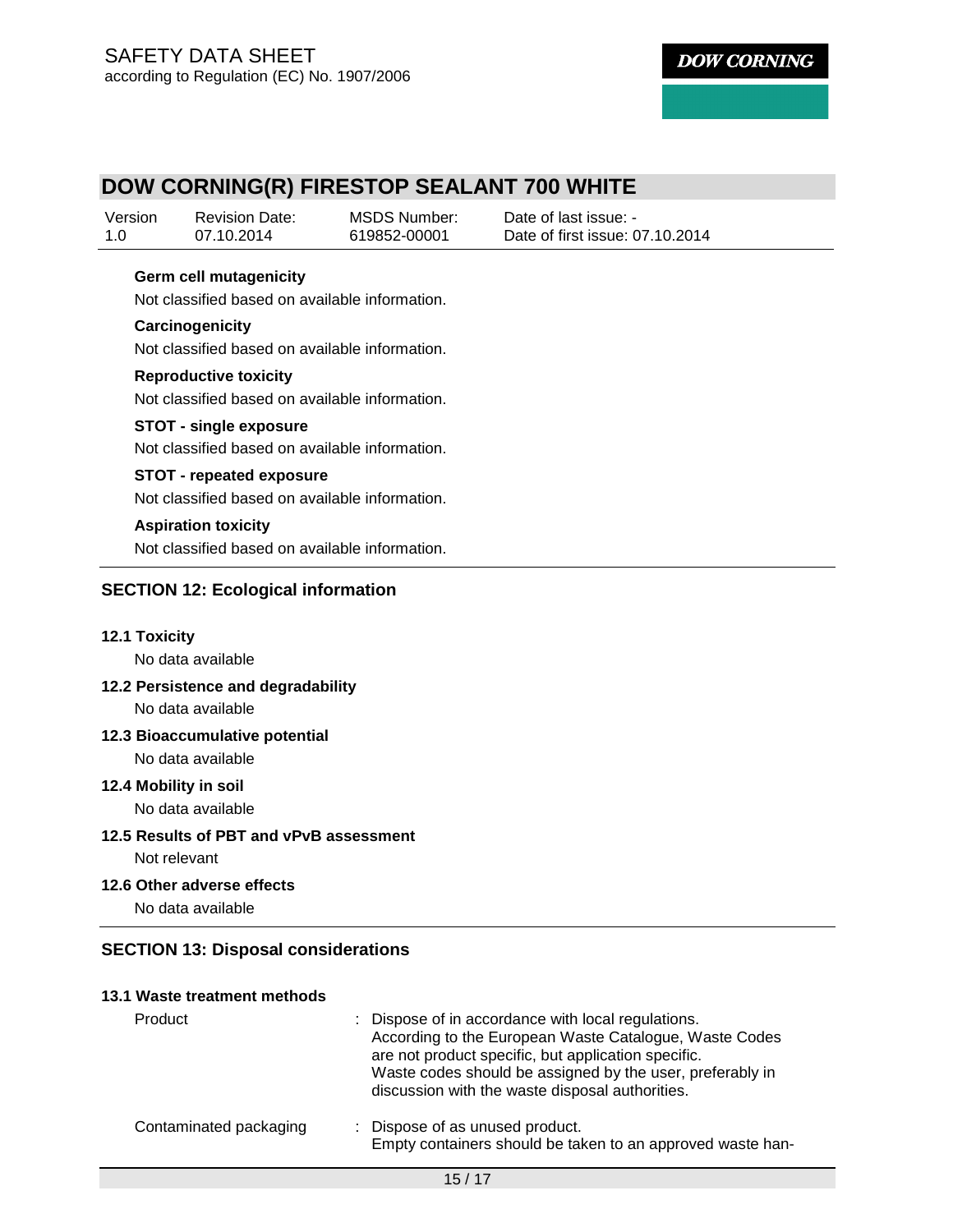### **DOW CORNING(R) FIRESTOP SEALANT 700 WHITE**

| Version | <b>Revision Date:</b> | MSDS Number: | Date of last issue: -           |
|---------|-----------------------|--------------|---------------------------------|
| 1.0     | 07.10.2014            | 619852-00001 | Date of first issue: 07.10.2014 |

dling site for recycling or disposal.

#### **SECTION 14: Transport information**

#### **14.1 UN number**

Not regulated as a dangerous good

#### **14.2 UN proper shipping name**

Not regulated as a dangerous good

#### **14.3 Transport hazard class(es)**

Not regulated as a dangerous good

#### **14.4 Packing group**

Not regulated as a dangerous good

#### **14.5 Environmental hazards**

Not regulated as a dangerous good

#### **14.6 Special precautions for user**  Not applicable

# **14.7 Transport in bulk according to Annex II of MARPOL 73/78 and the IBC Code**

Remarks : Not applicable for product as supplied.

#### **SECTION 15: Regulatory information**

#### **15.1 Safety, health and environmental regulations/legislation specific for the substance or mixture**

| Regulation (EC) No 649/2012 of the European Parlia-<br>ment and the Council concerning the export and import<br>of dangerous chemicals            | : Not applicable   |
|---------------------------------------------------------------------------------------------------------------------------------------------------|--------------------|
| REACH - Candidate List of Substances of Very High<br>Concern for Authorisation (Article 59).                                                      | : Not applicable   |
| Regulation (EC) No 1005/2009 on substances that de-<br>plete the ozone layer                                                                      | $:$ Not applicable |
| Regulation (EC) No 850/2004 on persistent organic pol-<br>lutants                                                                                 | $:$ Not applicable |
| Seveso II - Directive 2003/105/EC amending Council Directive 96/82/EC on the control of major-<br>accident hazards involving dangerous substances |                    |

Not applicable

#### **The components of this product are reported in the following inventories:**